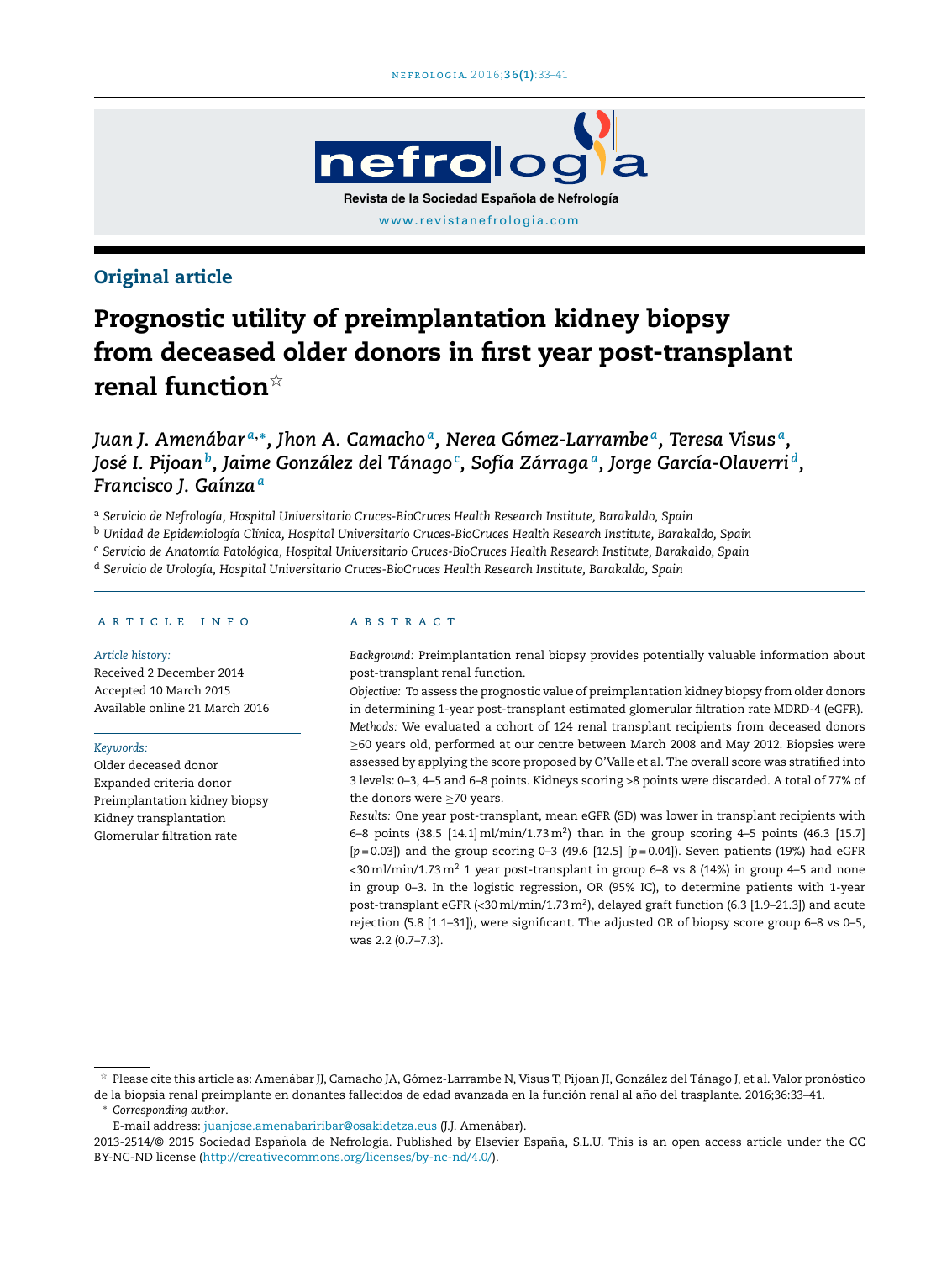*Conclusions:* Allografts with higher pathologic score in preimplantation renal biopsy were associated with a worse 1-year post-transplant eGFR. Delayed graft function and acute rejection were significant risk factors for 1-year post-transplant low eGFR.

© 2015 Sociedad Española de Nefrología. Published by Elsevier España, S.L.U. This is an open access article under the CC BY-NC-ND license ([http://creativecommons.org/licenses/by-nc-nd/4.0/\)](http://creativecommons.org/licenses/by-nc-nd/4.0/).

## Valor pronóstico de la biopsia renal preimplante en donantes fallecidos de edad avanzada en la función renal al año del trasplante

#### r e s u m e n

*Antecedentes:* La biopsia renal preimplante puede aportar información útil evolutiva postrasplante.

*Objetivo:* Analizar el valor pronóstico de la biopsia renal de donantes de edad avanzada respecto al filtrado glomerular estimado MDRD-4 (FGe) al año del trasplante.

*Métodos: Estudiamos a 124 receptores de trasplante renal de donantes fallecidos de ≥60 años*, con biopsia renal preimplante. Los trasplantes fueron realizados en nuestro centro, entre marzo del 2008 y mayo del 2012. Las biopsias se valoraron según el baremo propuesto por O'Valle et al. y se categorizaron en 3 grupos: 0-3, 4-5, 6-8 puntos. Se descartaron los riñones con una puntuación >8. El 77% de los donantes tenía ≥70 años.

Resultados: El FGe medio (DE) del grupo 6-8 al año del trasplante: 38,5 (14,1) mL/min/1,73 m<sup>2</sup> fue menor que el del grupo 4-5: 46,3 (15,7) (p = 0,03) y del grupo 0-3: 49,6 (12,5) (p = 0,04). Se registraron 7 (19%) pacientes con FGe < 30mL/min/1,73m<sup>2</sup> en el grupo 6-8 vs. 8 (14%) en el grupo 4-5 y ninguno en el grupo 0-3 (p = 0,17). En el análisis de regresión logística, OR (IC 95%), que valoró los pacientes con FGe < 30 mL/min/1,73 m<sup>2</sup> al año del trasplante, la función retrasada del injerto (6,3 [1,9-21,3]) y el rechazo agudo (5,8 [1,1-31]) fueron significativos. La puntuación del daño histológico de las biopsias, grupo 6-8 vs. 0-5, presentó un OR ajustado no significativo de 2,2 (0,7-7,3).

Conclusiones: Los riñones con mayor afectación histológica presentaron un menor FGe al año del trasplante. La función renal retrasada del injerto y el rechazo fueron factores de riesgo significativos de un bajo FGe al año del trasplante.

© 2015 Sociedad Espanola ˜ de Nefrología. Publicado por Elsevier España, S.L.U. Este es un artículo Open Access bajo la licencia CC BY-NC-ND ([http://creativecommons.org/licenses/by-nc-nd/4.0/\)](http://creativecommons.org/licenses/by-nc-nd/4.0/).

## Introduction

Kidney transplant represents the best option for replacement kidney therapy for patients who develop advanced chronic kidney disease. However, the supply of young donors, who are theoretically ideal, is limited, and does not cover the demand among patients on the waiting list for a kidney transplant. This imbalance has resulted in the growing use of older donors, often with associated morbidity such as hypertension and diabetes. Good clinical results are obtained with these organs provided that these grafts are suitably and receptors are adequate. $1-4$ 

Several scales have been developed with the aim of assessing the quality of donors' kidneys and to determine their viability and post-transplant function. The Organ Procurement and Transplantation Network/United Network for Organ Sharing (OPT/UNOS) defined the concept of expanded donor criteria, but the prognostic utility of these criteria is limited, as the concept takes into consideration heterogeneous clini-cal profiles with different clinical outcomes.<sup>[5,6](#page-7-0)</sup> Other indexes stratify graft survival more precisely, but have a moderate discriminatory value. $7-11$  The donor's kidney biopsy provides information that may improve the prediction of functional outcome. However, the results that have been published are controversial and have not been widely used.<sup>[12,13](#page-7-0)</sup>

At Hospital Universitario Cruces in 2008, kidney biopsy of deceased older donors was incorporated into the protocol to ensure the quality of the kidney grafts being used. This study analysed the clinical results obtained and specifically assessed the relationship between histological lesions and glomerular filtration rate one year after transplant.

## Patients and methods

#### *Study design*

A retrospective cohort study of 124 kidney transplant recipients. The transplants were performed at our centre between March 2008 and May 2012, with grafts from donors ≥60 years of age deceased of brain death, with a preimplantation kidney biopsy. Clinical course data was collected until May 2013, or death or graft loss in case that one of these occurred prior to that time.

#### *Palabras clave:*

Donante fallecido de edad avanzada Donante con criterio expandido Biopsia renal preimplante Trasplante renal Filtrado glomerular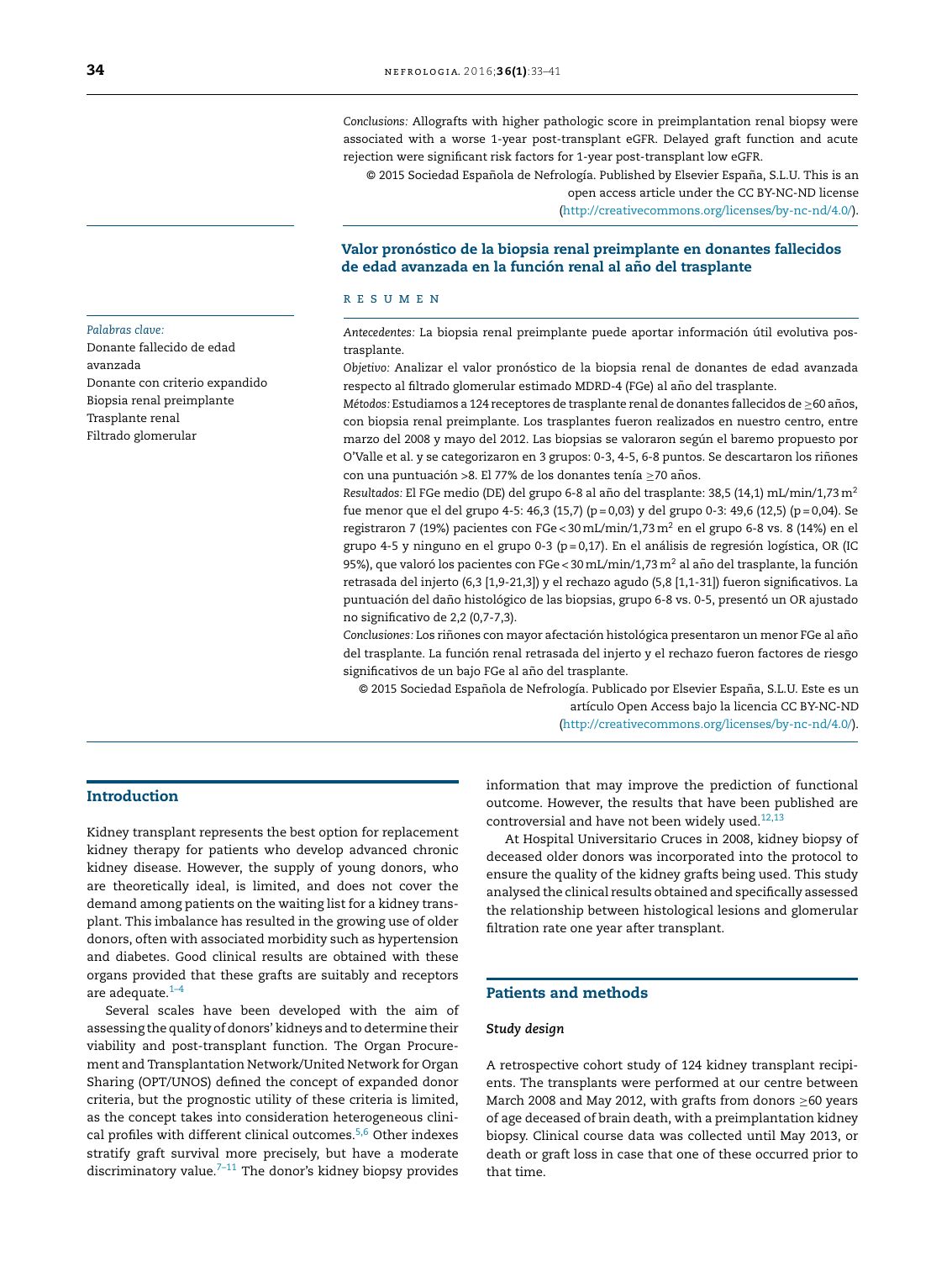#### *Donor kidney biopsy*

A biopsy was performed in all donors ≥70 years of age and in those 60–69 years of age with a prior history of HTA or diabetes. In all cases, macroscopic state of the kidneys was adequate and the MDRD-4 estimated glomerular filtration rate (eGFR) was >60 ml/min/1.73 m $^2$ . Wedge biopsies were performed to obtain kidney samples, which were manually embedded in paraffin. Fixation in formaldehyde was speeded, when necessary, in an oven at  $60-70$  °C. The samples were sliced to  $3\text{--}4\,\upmu\text{m}$  and stained with haematoxylin–eosin and periodic acid–Schiff. Histological lesions were assessed by one of a team of 5 pathologists at our centre by using the scale proposed by O'Valle et al. $14,15$  (Table 1). Kidneys with a cumulative score >8 and those with a partial assessment of 3 in lesions of glomerulosclerosis, hyaline arteriolopathy or myointimal elastosis were discarded. Kidneys with a score >5 were allocated to recipients >60 years of age. All others were considered to be fit for any adult recipient. In the study period, a total of 39 grafts were discarded as they did not fullfill to the histological criteria established.

## Table 1 – Pre-implantation histological kidney lesion scoring. *Glomerulosclerosis*

0. Absence

1. 0%–10%

- 2. 11%–20%
- $3. > 20\%$

*Glomerular capsular fibrosis*

- 0. Absence
- 1. 0%–15%
- 2. 16%–40%
- $3. > 40\%$

*Cystic glomeruli*

- 0. Absence
- 1. 0%–15%
- 2. 16%–40%
- 3. >40%

*Hyaline arteriolopathy*

- 0. Absence
- 1. Non-occlusive in <50% of arteries
- 2. Non-occlusive in >50% of arteries
- 3. Occlusive in >50% of arteries

*Myointimal elastosis*

- 0. Absence
- 1. Thickening of the intima that reduces the lumen >0%–20%
- 2. Thickening of the intima that reduces the lumen >21%–50%
- 3. Thickening of the intima that reduces the lumen >50%

*Tubular atrophy*

0. Absence

- 1. Atrophy <4/20 fields  $(x40)$
- 2. Atrophy 4-10/20 fields  $(x40)$
- 3. Atrophy >10/20 fields (×40)

*Interstitial fibrosis*

0. Absence

- 1. Fibrosis < $3/20$  fields ( $\times 40$ )
- 2. Fibrosis 3–8/20 fields  $(x40)$
- 3. Fibrosis >8/20 fields  $(x40)$

#### *Immunosuppressive treatment*

Quadruple initial therapy with corticosteroids, mycophenolic acid, tacrolimus and induction with two 20mg doses of basiliximab intravenously was prescribed for days +0 and +4 from the transplant. 6-Methyl-prednisolone, 125mg IV was administered during the surgical procedure, 60mg/day were administered intravenously during the first 3 days and then 30mg/day of prednisone was given orally with a subsequent progressive reduction down to 5mg/day in the first 3 months. The initial dose of tacrolimus was 0.1mg/kg/day orally, with subsequent adjustments to maintain levels of 6–8ng/ml. Patients also received 1500mg/day of mycophenolate mofetil or 1080mg/day of mycophenolate sodium orally in 3 doses. Episodes of acute rejection were treated with boluses of 250mg of 6-methyl-prednisolone intravenously for 3 consecutive days.

#### *Definition of variables*

The following donor variables were included in the study: age, gender, weight, height, creatinine on admission and prior to blood draw, HTA, diabetes, cause of death, score for each individual histological component, and cumulative score for histological lesions. The following recipient variables were included: age, gender, cause of kidney disease, method of replacement treatment prior to transplant, previous transplants and historical and current rate of panel reactive antibodies (PRA). The following baseline and evolutionary transplant variables were included: HLA A-B-DR incompatibilities, cold ischaemia, delayed graft function, acute rejection, death, restart of dialysis, tacrolimus and creatinine levels (first month, 3 months, a year, 2 years and 3 years), and proteinuria/creatinine ratio one year after transplant.

Delayed graft function was defined as a need for dialysis in the first week after transplant. The date of the last dialysis session was accepted as the initiation of functional recovery. Clinical episodes treated with IV boluses of 6 methyl-prednisolone were recorded as acute rejections. The cumulative score for histological lesions was categorised arbitrarily, but to optimise statistical analysis, there were classified into 3 groups: 0–3 points, 4–5 points and 6–8 points.

The primary outcome variable was glomerular filtration rate one year after transplant, which was estimated by means of the MDRD-4 equation. Its mean value, its categorical distribution (<30, 30–59,  $\geq$ 60 ml/min/1.73 m<sup>2</sup>) and the incidence of patients with an eGFR <  $30$  ml/min/1.73 m<sup>2</sup> were analysed.

#### *Statistical analysis*

Quantitative variables were described using the mean and standard deviation (SD) or median and quartiles (Q1–Q3) in case of a non-normal distribution. Categorical variables were expressed in terms of absolute frequencies and percentages. The association between categorical variables were analysed using the chi-squared test or Fisher's exact test, according to the expected values. Graft survival was estimated using the Kaplan–Meier method. Mean eGFRs one year after transplant for the histological groups were 0–3 points, 4–5 points and 6–8 points. They were compared by means of the ANOVA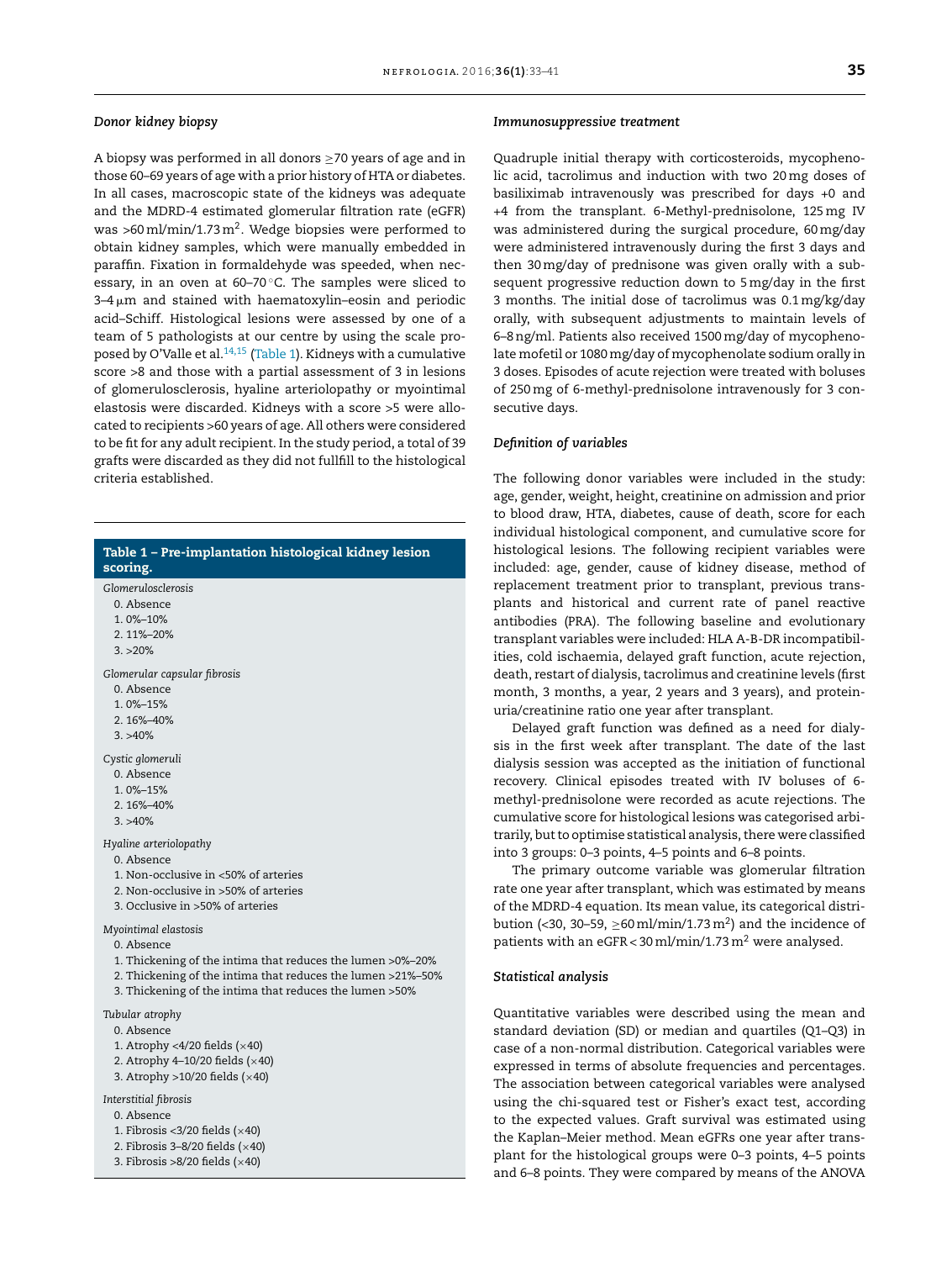test, with post hoc comparisosns, if in the overall test was *p* < 0.05. The relationship between histological score and incidence of patients with an eGFR <  $30$  ml/min/1.73 m<sup>2</sup> one year after transplant was assessed using logistic regression analysis. In the univariate analysis, the histological score and

| Table 2 - Baseline, clinical and demographic<br>characteristics of transplant donors and patients.                                                                                                                 |                                                              |  |
|--------------------------------------------------------------------------------------------------------------------------------------------------------------------------------------------------------------------|--------------------------------------------------------------|--|
| Variable                                                                                                                                                                                                           | Total transplants,<br>$N = 124$                              |  |
| Donor's age (years)<br>Mean (SD)<br>$60 - 69$<br>70-80                                                                                                                                                             | 72.5 (4.9)<br>29 (23)<br>95 (77)                             |  |
| Male donors, N (%)                                                                                                                                                                                                 | 53 (43)                                                      |  |
| Donor's cause of death, N (%)<br>Cerebral haemorrhage<br>Traumatic brain injury<br>Other                                                                                                                           | 107 (86)<br>10 (8)<br>7(6)                                   |  |
| Donors with a prior history of HTA, $N$ (%)<br>Donors with a prior history of diabetes, N (%)<br>Donor's creatinine, mg/dl, mean (SD)<br>Donor's MDRD-4 glomerular filtration rate,<br>$ml/min/173 m2$ , mean (SD) | 56 (45)<br>17(14)<br>0.67(0.17)<br>107 (28)                  |  |
| Recipient's age (years)<br>Mean (SD)<br><60<br>$60 - 69$<br>$70 - 79$                                                                                                                                              | 66.8 (6.3)<br>14(11)<br>68 (55)<br>42 (34)                   |  |
| Male recipients, N (%)                                                                                                                                                                                             | 84 (68)                                                      |  |
| Cause of kidney disease, N (%)<br>Unknown<br>Glomerular<br>Vascular<br>Polycystitis<br>Diabetes<br>Other                                                                                                           | 29 (23)<br>21(17)<br>22 (18)<br>23 (19)<br>10 (8)<br>19 (15) |  |
| Method of dialysis, N $(\%)^a$<br>Haemodialysis<br>Peritoneal dialysis                                                                                                                                             | 82 (71)<br>36 (29)                                           |  |
| Time in pre-transplant dialysis, months, median<br>$(Q1 - Q3)$                                                                                                                                                     | 26 (17–41)                                                   |  |
| Recipient's current PRA, N (%)<br>Negative<br>$1 - 50$<br>51-100                                                                                                                                                   | 104 (84)<br>17(14)<br>3(2)                                   |  |
| Patients with previous kidney transplant, $N$ (%)                                                                                                                                                                  | 12 (10)                                                      |  |
| HLA A-B-DR incompatibilities, $N$ (%)<br>$0 - 2$<br>$3 - 4$<br>$5 - 6$                                                                                                                                             | 23 (19)<br>92 (74)<br>9 (7)                                  |  |
| Cold ischaemia, hours, mean (SD)                                                                                                                                                                                   | 18.4 (3.3)                                                   |  |
| Biopsy score, N (%)<br>$0 - 3$<br>4–5<br>$6 - 8$                                                                                                                                                                   | 19 (15)<br>63 (51)<br>42 (34)                                |  |
| <sup>a</sup> Information not available in 6 patients.                                                                                                                                                              |                                                              |  |

the clinical variables potentially influencing this result were assessed. In the multivariate model, the histological score, which remained fixed, and the variables that had a *p* < 0.20 in the univariate analysis were assessed. The variables with a higher *p*-value were progressively removed from the model until a model was obtained in which all the predictive variables showed a *p* < 0.05. Statistical analyses were performed with the IBM-SPSS 20.0 program.

## Results

Table 2 shows the clinical and demographic characteristics of the study patients. 77% of donors were ≥70 years of age; 45% had HTA, and 14% had diabetes. 89% of recipients were ≥60 years of age. The eGFR of all the donors was >60 ml/min/1.73 m<sup>2</sup>. Table 3 Table 3 specifies the distribution of histological lesions from the preimplantation kidney biopsies. These showed a median (Q1–Q3) of 48 glomeruli (32–71)

| Table 3 - Distribution of histological lesions from<br>preimplantation kidney biopsies. |                                              |  |
|-----------------------------------------------------------------------------------------|----------------------------------------------|--|
| Type and grade of histological lesions                                                  | Total biopsies,<br>$N = 124$ (%)             |  |
| Glomerulosclerosis<br>$\Omega$<br>$\mathbf{1}$<br>$\overline{2}$<br>3                   | 11 (9)<br>85 (68)<br>27 (22)<br>1(1)         |  |
| Capsular fibrosis<br>0<br>$\mathbf{1}$<br>$\overline{2}$<br>3                           | 81 (65)<br>42 (34)<br>1(1)<br>$\mathbf 0$    |  |
| Cystic glomeruli<br>0<br>$\mathbf{1}$<br>$\overline{2}$<br>3                            | 83 (67)<br>38 (30)<br>2(2)<br>1(1)           |  |
| Hyaline arteriolopathy<br>0<br>$\mathbf{1}$<br>$\overline{2}$<br>3                      | 83 (67)<br>40 (32)<br>1(1)<br>0              |  |
| Myointimal elastosis<br>0<br>$\mathbf{1}$<br>$\overline{2}$<br>3<br>Not available       | 25 (20)<br>77 (62)<br>11(9)<br>0(0)<br>11(9) |  |
| Tubular atrophy<br>0<br>$\mathbf{1}$<br>$\overline{2}$<br>3                             | 8(7)<br>107 (86)<br>9(7)<br>$\mathbf 0$      |  |
| Interstitial fibrosis<br>0<br>$\mathbf{1}$<br>$\overline{2}$<br>3                       | 19 (15)<br>99 (80)<br>6(5)<br>$\overline{0}$ |  |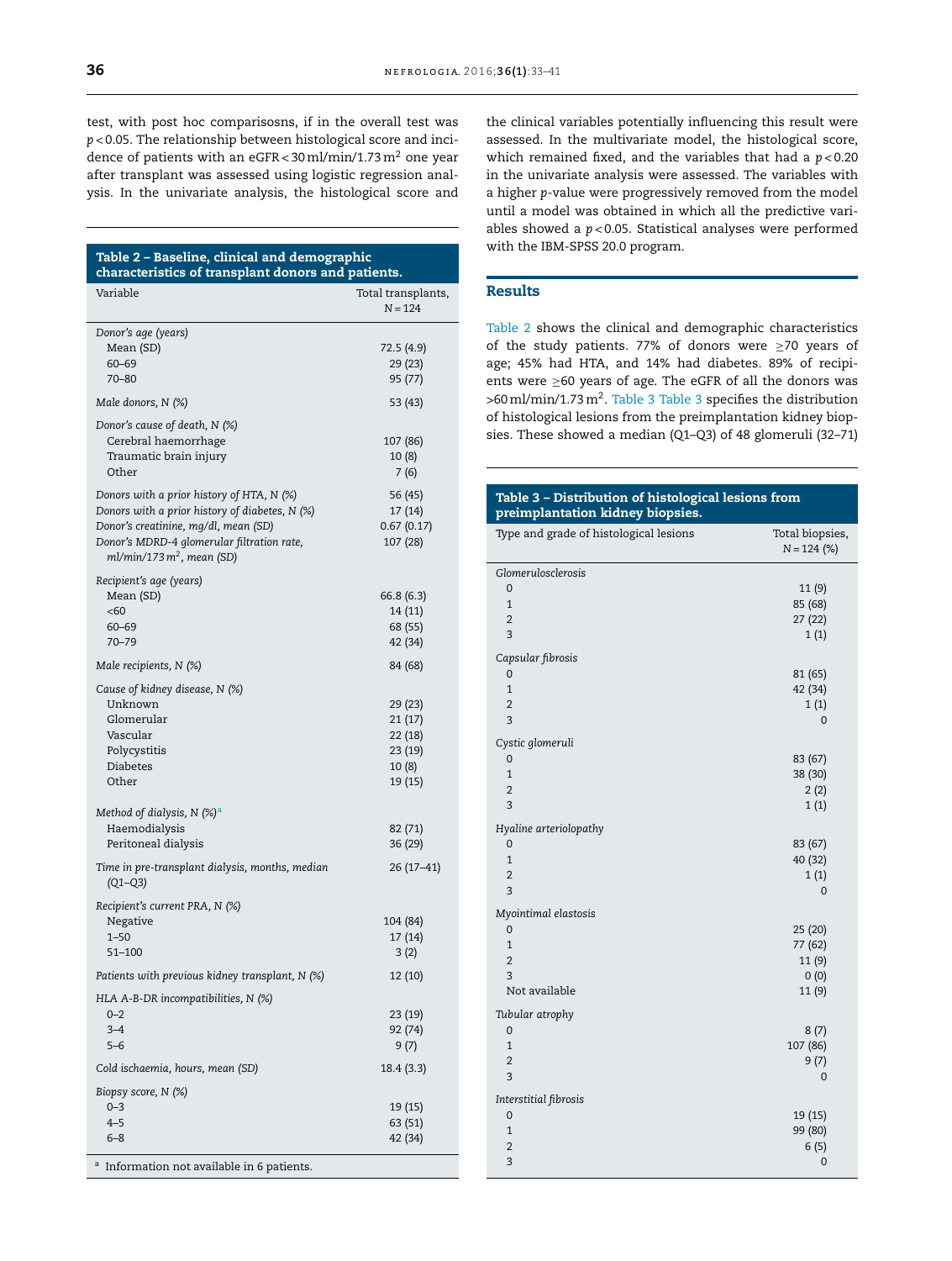| Table 4 - Overall and grouped post-transplant clinical outcomes according to histological biopsy score. |                                      |                                      |                                 |                               |
|---------------------------------------------------------------------------------------------------------|--------------------------------------|--------------------------------------|---------------------------------|-------------------------------|
| Results                                                                                                 | Biopsy score                         |                                      |                                 | Total                         |
|                                                                                                         | $0 - 3$                              | $4 - 5$                              | $6 - 8$                         |                               |
| No. of transplants                                                                                      | 19                                   | 63                                   | 42                              | 124                           |
| Immediate graft function, N (%)                                                                         | 14(74)                               | 45(71)                               | 25(60)                          | 84 (68)                       |
| Clinical rejections in the first year, $N$ (%)                                                          | 1(5)                                 | 7(11)                                | 2(5)                            | 10(8)                         |
| Deaths in the first year,. N (%)<br>Infectious causes<br>Pancreatitis                                   | $\mathbf{0}$                         | 3(5)<br>$\Omega$                     | $\mathbf{0}$                    | 3(2)                          |
| Total                                                                                                   | 1(5)<br>1(5)                         | 3(5)                                 | 0<br>0                          | 1(1)<br>4(3)                  |
| Graft losses in the first year, $N$ (%)                                                                 |                                      |                                      |                                 |                               |
| Graft thrombosis<br>Surgical bleeding<br>Haemolytic-uraemic syndrome                                    | $\mathbf{0}$<br>$\Omega$<br>$\Omega$ | 4(6)<br>$\mathbf{0}$<br>$\mathbf{0}$ | 4(10)<br>1(2)<br>1(2)           | 8(6)<br>1(1)<br>1(1)          |
| Fibrosis and tubular atrophy<br>Total                                                                   | $\Omega$<br>$\mathbf 0$              | $\Omega$<br>4(6)                     | 4(10)<br>10(24)                 | 4(3)<br>14(11)                |
| Graft survival, excluding deaths. N at risk (survival [%])                                              |                                      |                                      |                                 |                               |
| Month 12<br>Month 24<br>Month 36                                                                        | 18 (100)<br>14 (100)<br>12 (100)     | 56 (93.7)<br>33(93.7)<br>27(84.8)    | 32(76.2)<br>15(76.2)<br>6(76.2) | 106 (89)<br>62(89)<br>45 (84) |

and 2 arteries (1–3). No arteries were visualised in 11 biopsies (9%). In total, 19 biopsies (15%) obtained a score of 0–3 points, 63 biopsies (51%) obtained a score of 4–5 points and 42 biopsies (34%) obtained a score of 6–8 points.

Table 4 Table 4 shows both the overall results and the results obtained in each of the histological categories. Following transplantation, 68% of grafts functioned immediately, 8% never functioned and all others functioned after a mean of 10 days. A total of 8% of patients received boluses of corticosteroids due to a suspicion of acute rejection. Four patients (3%) died during the first year after the transplant. A total of 14 patients (11%) lost the graft in that period of time, in 8 cases due to arterial or venous graft thrombosis (4 from the 6–8 histological group and the other 4 from the 4–5 histological group). Four patients from the 6–8 histology group lost the graft with evidence of fibrosis, tubular atrophy and nonspecific chronic vascular lesions. Overall survival for the grafts, excluding deaths, was 89% after the first and second year and 84% after the third year.

The relationship between the score obtained in the preimplantation kidney biopsy and eGFR one year after transplant was analysed in 110 patients. A total of 14 patients were discarded from the analysis: Four due to death in the first year post-transplant, 8 because graft thrombosis, one due to haemolytic-uraemic syndrome and one owing to graft loss associated with post-operative bleeding. A total of 4 patients from the 6–8 group who lost the graft with already reported lesions from fibrosis and tubular atrophy were included. These patients were assigned a filtration rate of  $10 \text{ ml/min}/1.73 \text{ m}^2$ one year after transplant. Eighteen patients (16%) obtained a cumulative score of 0–3 points, 56 patients (51%) obtained values of 4–5 points and 36 patients (33%) obtained an assessment of 6–8 points. The biopsies showed a median (Q1-Q3) of 48 glomeruli (33–73) and 2.3 arteries (1–3). No arteries were visualised in 9 biopsies (8%). The age of the donors with a score of 6–8 was greater than all other groups, without significant differences being recorded in any of the other baseline clinical or

demographic characteristics analysed. Regarding clinical outcomes, the incidence of patients with delayed graft function was 4 (22%) in the 0–3 group, 14 (25%) in the 4–5 group and 11 (31%) in the 6-8 category ( $p = 0.80$ ). The time of initiation of graft function was similar in the 3 groups. Nine patients had acute rejection: one (6%), 6 (11%) and 2 (6%), in the 0–3, 4–5 and 6–8 groups respectively (*p* = 0.72). Graft survival 3 years after transplant, excluding deaths, was 100% in the 0–3 group, 91% in the 4–5 group and 89% in the 6–8 group [\(Table](#page-5-0) 5 [Table](#page-5-0) 5).

Regarding eGFR, the primary study outcome, statistical differences were detected. Mean (SD) eGFR for the 6–8 group  $(38.5 [14.1] \,\mathrm{mI/min}/1.73 \,\mathrm{m}^2)$  was lower than that reached in the group with a score of 4–5 (46.3 [15.7]ml/min/1.73m<sup>2</sup> [*p* = 0.03]) and that achieved in the 0-3 group (49.6 [12.5] ml/min/1.73 m<sup>2</sup> [*p* = 0.04]). Similarly, a significant correlation (*p* = 0.04) was detected between biopsy score and categorical distribution of eGFR one year after transplant. Patients with a higher score had a more unfavourable distribution [\(Table](#page-5-0) 6 [Table](#page-5-0) 6).

The incidence of patients with poor renal function one year after transplant, eGFR<30 ml/min/1.73 m $^2$ , was 7 (19%) in the 6–8 group, 8 (14%) in the 4–5 group and zero in patients with a score of 0–3. These differences were not statistically significant  $(p=0.17)$ . In the univariate logistic regression analysis, which analysed the incidence of patients with an eGFR < 30 ml/min/1.73 m<sup>2</sup> one year after transplant, the variables that showed a correlation with a *p*-value < 0.20 were dialysis method (haemodialysis vs peritoneal dialysis), delayed graft function, acute rejection, donor HTA, donor diabetes mellitus and final biopsy histological score. Tubular atrophy, interstitial fibrosis, hyaline arteriolopathy and myointimal elastosis assessed individually also had a *p* < 0.20. Delayed graft function was the only variable that had a statistically significant association (*p* < 0.05). In the final multivariate model ([Table](#page-6-0) 7 [Table](#page-6-0) 7), the variables that showed a significant correlation were delayed graft function and acute rejection. The score for histological damage for the biopsies, the 6–8 group vs the 0–5 group, had a non-significant adjusted OR of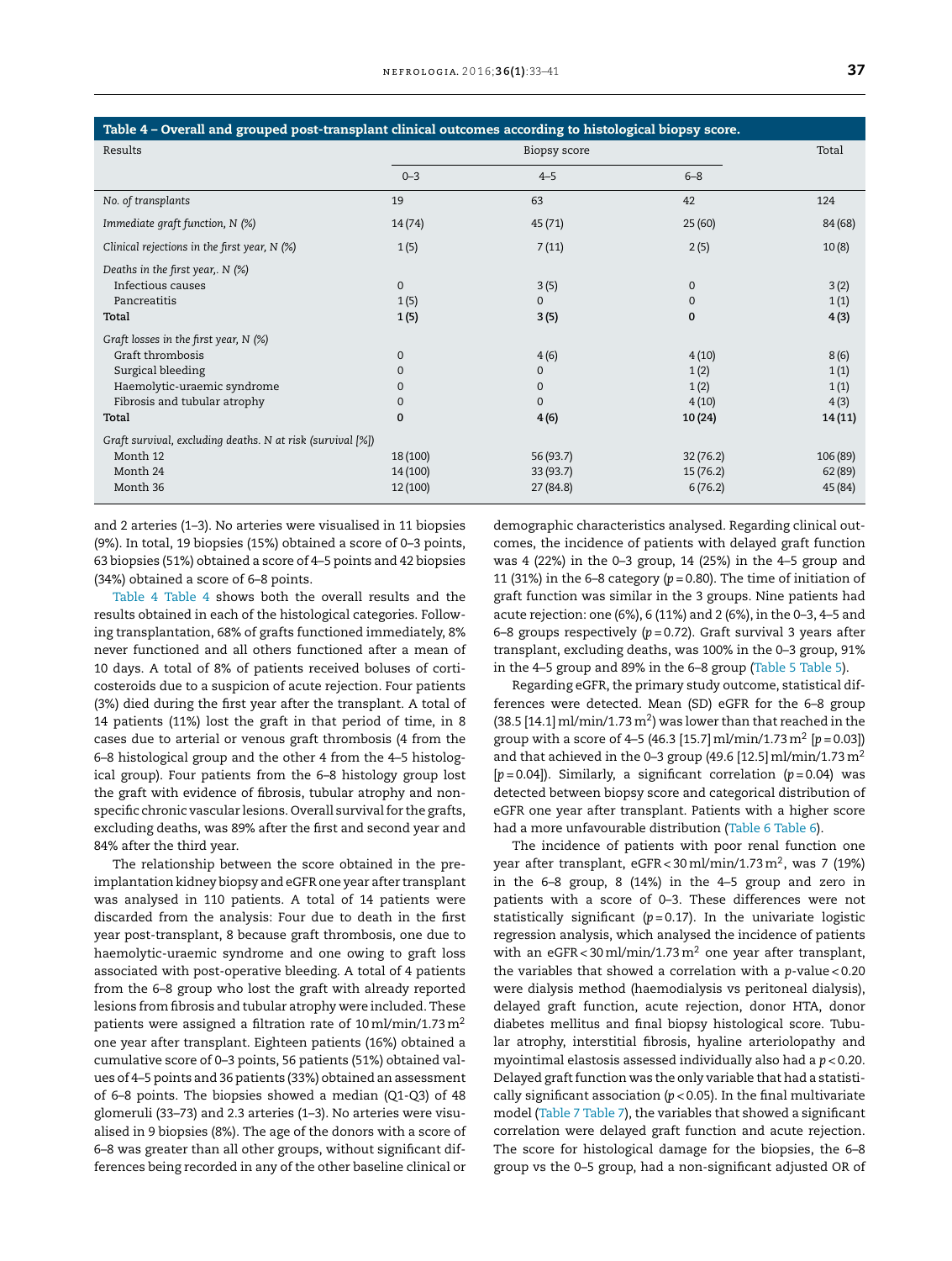<span id="page-5-0"></span>

| Table 5 - Clinical characteristics of the 110 transplants included in the post-transplant renal function analysis. |              |                |            |                   |
|--------------------------------------------------------------------------------------------------------------------|--------------|----------------|------------|-------------------|
| Variable                                                                                                           | Biopsy score |                |            | $\,p\,$           |
|                                                                                                                    | $0 - 3$      | $4 - 5$        | $6 - 8$    |                   |
| No. of transplants (%)                                                                                             | 18(16)       | 56 (51)        | 36(33)     |                   |
| Donors' age, years, mean (SD)                                                                                      | 71.4 (4.3)   | 71.3 (5.3)     | 74.3 (3.9) | 0.01              |
| Male donors, N (%)                                                                                                 | 5(28)        | 20(35)         | 15(42)     | 0.45              |
| Donors' cause of death, N (%)                                                                                      |              |                |            |                   |
| Cerebral haemorrhage                                                                                               | 16 (89)      | 52 (93)        | 27(75)     | 0.06              |
| Traumatic brain injury                                                                                             | 0            | 2(3.5)         | 6(17)      |                   |
| Other                                                                                                              | 2(11)        | 2(3.5)         | 3(8)       |                   |
| Donors with a prior history of HTA, N (%)                                                                          | 7(39)        | 25 (45)        | 18 (50)    | 0.72              |
| Donors with a prior history of diabetes, N (%)                                                                     | $\mathbf 0$  | 8(14)          | 7(19)      | 0.11              |
| Donor's creatinine, mg/dl, mean (SD)                                                                               | 0.61(0.10)   | 0.65(0.16)     | 0.71(0.19) | 0.11              |
| Donor's MDRD-4 glomerular filtration rate, ml/min/1.73 m <sup>2</sup> , mean (SD)                                  | 112(22)      | 109 (28)       | 105 (30)   | 0.64              |
| Cold ischaemia, hours, mean (SD)                                                                                   | 18.7(2.9)    | 18.3(3.8)      | 18.4(3.4)  | 0.95              |
| Recipients' age, years, mean (SD)                                                                                  | 64.8(6.2)    | 66.9(6.4)      | 67.7(6.3)  | 0.28              |
| Male recipients, N (%)                                                                                             | 10(56)       | 38 (68)        | 28(78)     | 0.25              |
| Retransplants, N (%)                                                                                               | 3(17)        | 5(9)           | 2(6)       | 0.44              |
| HLA A-B-DR incompatibilities, N (%)                                                                                |              |                |            |                   |
| $0 - 2$                                                                                                            | 4(22)        | 13(23)         | 3(8)       | 0.08              |
| $3 - 4$                                                                                                            | 11(61)       | 40 (72)        | 32 (89)    |                   |
| $5 - 6$                                                                                                            | 3(17)        | 3(5)           | 1(3)       |                   |
| Current PRA, N (%)                                                                                                 |              |                |            |                   |
| Negative                                                                                                           | 15 (83)      | 50 (89)        | 31(86)     | 0.36              |
| $1 - 50$                                                                                                           | 3(17)        | 6(11)          | 3(8)       |                   |
| $>50$                                                                                                              | $\mathbf 0$  | $\overline{0}$ | 2(6)       |                   |
| Method of dialysis, N (%)                                                                                          |              |                |            |                   |
| Haemodialysis                                                                                                      | 10(56)       | 40(71)         | 28(78)     | 0.23              |
| Peritoneal dialysis                                                                                                | 8(44)        | 16 (29)        | 8(22)      |                   |
| Delayed graft function, N (%)                                                                                      | 4(22)        | 14(25)         | 11(31)     | 0.80              |
| Time of start of effective function, days, mean (SD)                                                               | 10.7(5.6)    | 10.5(6.1)      | 9.1(6.9)   | 0.84              |
| Clinical rejection in the first year, $N$ (%)                                                                      | 1(6)         | 6(11)          | 2(6)       | 0.72              |
| Graft survival, excluding deaths. N at risk (survival [%])                                                         |              |                |            |                   |
| Month 12                                                                                                           | 18 (100)     | 56 (100)       | 32 (89)    | 0.14 <sup>a</sup> |
| Month 24                                                                                                           | 14 (100)     | 33 (100)       | 15 (89)    |                   |
| Month 36                                                                                                           | 12 (100)     | 27 (91)        | 6(89)      |                   |
| Month 12 proteinuria/creatinine, N (%)                                                                             |              |                |            |                   |
| < 0.3                                                                                                              | 14(78)       | 34 (62)        | 22(73.3)   | 0.63              |
| $0.3 - 1$                                                                                                          | 4(22)        | 16 (29)        | 7(23.3)    |                   |
| >1                                                                                                                 | 0            | 5(9)           | 1(3.3)     |                   |
| <sup>a</sup> Mantel log-rank test.                                                                                 |              |                |            |                   |

#### Table 6 – Association between score for lesions from preimplantation biopsies and MDRD-4 estimated glomerular filtration rate (ml/min/1.73 m<sup>2</sup>) one year after transplant.

| Variables                                                            | Biopsy score |            |            | n                 |
|----------------------------------------------------------------------|--------------|------------|------------|-------------------|
|                                                                      | $0 - 3$      | $4 - 5$    | $6 - 8$    |                   |
| No. of transplants                                                   | 18           | 56         | 36         |                   |
| Glomerular filtration rate, mean (SD)                                | 49.6 (12.5)  | 46.3(15.7) | 38.5(14.1) | 0.01 <sup>a</sup> |
| Glomerular filtration rate categorised into functional stages, N (%) |              |            |            |                   |
| $<$ 30 $b$                                                           | <b>OR</b>    | 8(14)      | 7(19)      |                   |
| $30 - 59$                                                            | 14 (78)      | 38(68)     | 28(78)     |                   |
| $\geq 60$                                                            | 4(22)        | 10(18)     | 1(3)       | 0.04 <sup>c</sup> |

<sup>a</sup> ANOVA test. Post hoc contrast, Bonferroni test: 6–8 group vs 0–3 group *p* = 0.03. 6–8 group vs 4–5 group *p* = 0.04.

 $^{\rm b}$  Includes 4 patients, from the 6–8 group, with graft loss who restarted dialysis in the first year after transplant and were assigned a filtration rate of 10 ml (min/1.73 m<sup>2</sup>).

 $\,^{\rm c}$  Fisher's exact test.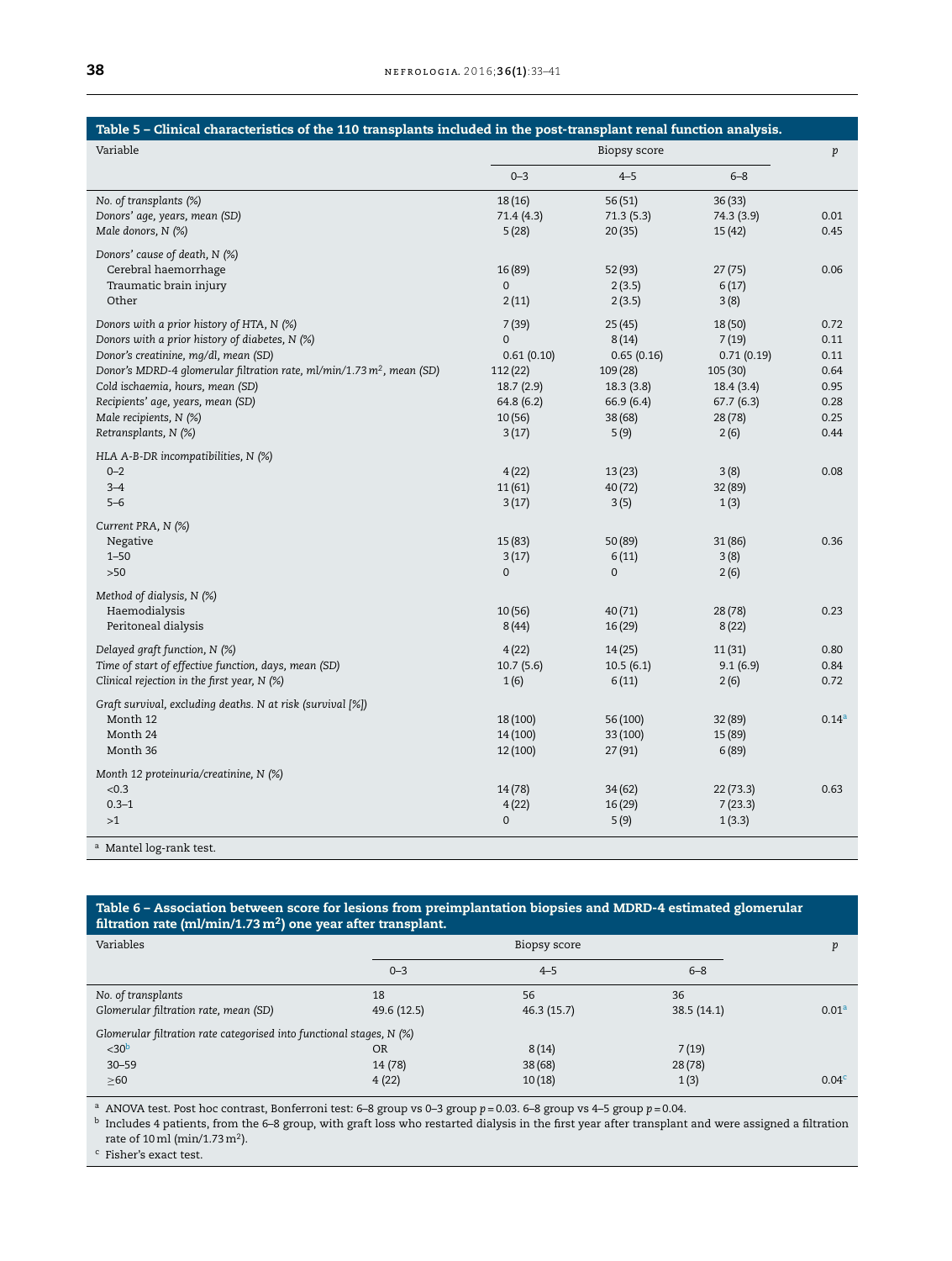<span id="page-6-0"></span>

| Variable                   | OR (95% CI)      | р    |
|----------------------------|------------------|------|
| Delayed graft function     | $6.3(1.9-21.3)$  | 0.03 |
| Acute rejection            | $5.8(1.1-31)$    | 0.04 |
| Biopsy score of 6-8 vs 0-5 | $2.2(0.7 - 7.3)$ | 0.20 |
|                            |                  |      |

2.2 (95% CI, 0.7–7.3). In these regression analyses, the biopsy score was categorised into 2 groups, 0–5 and 6–8, owing to the fact that none of the patients in the 0–3 group had an eGFR < 30ml/min/1.73m<sup>2</sup> .

## Discussion

We have presented the results of a follow-up study of 124 transplant recipients of a kidney from older donors in whom a preimplantation kidney biopsy had been performed. The overall results achieved in terms of mortality, graft survival, graft thrombosis, initial graft functioning, acute rejection and glomerular filtration rate were consistent with those reported in the literature in transplants performed with a similar clinical profile.[3,16](#page-7-0)

The main aim of our study was to assess the relationship between the degree of severity of the histological lesions from the kidney biopsies performed and eGFR one year after transplant. The studies that have examined the prognostic value of preimplantation kidney biopsy are heterogeneous in terms of both methodology and results obtained. Glomerulosclerosis of the donor was the most evidenced initial lesion. Impairment  $>$ 20% was associated with poorer graft clinical course.<sup>[17,18](#page-7-0)</sup> According to the data from the OPTN/UNOS, with 2096 kidneys biopsied, only the kidneys with glomerulosclerosis <6% had slightly better graft survival after 5 years than all other groups.[19](#page-7-0) Vascular and tubular-interstitial lesions also were associated with worse clinical course outcomes.[20–22](#page-7-0) With the aim of improving the prognostic utility, several scales have been proposed to produce an overall score for prior kidney lesions. The most widely used are that of Pirani-Remuzzi $^{23}$  $^{23}$  $^{23}$ and the Maryland Aggregate Pathology Index (MAPI).<sup>[24](#page-7-0)</sup> Scales based on the Banff criteria have also been used, but atthis time there is no specific proposal for this group.<sup>25-30</sup> All of them, with their limitations and their methodological differences, show a correlation between the severity of the histological lesions and the functional evolution of grafts, in terms of both glomerular filtration rate and graft survival. However, analysis of the ROC curves from the studies conducted has shown that their discriminatory capacity with respect to graft survival is moderate, with area-under-the-curve values of 0.7–0.8.<sup>[12,13,31–33](#page-7-0)</sup> The scale by O'Valle et al.<sup>[14,15](#page-7-0)</sup> used in this study was an empirical proposal developed by pathologists from Spain and specifically designed to assess chronic histological damage from donors' kidney biopsies. The biopsies were processed in paraffin, in a procedure that takes more time and resources than freezing but allows a better assess-ment of the different kidney compartments.<sup>[34](#page-8-0)</sup>

Mean eGFR and incidence of patients with an  $e$ GFR < 30 ml/min/1.73 m<sup>2</sup> one year after transplant were

the primary outcomes of our study. These variables have already been used previously in other publications, as they are prognostic factors with a major impact on the survival of kidney grafts in the medium to long term.[29–33,35–38](#page-8-0) In our results, grafts with a score of 6–8 reached a mean glomerular filtration rate one year after transplant lower than that achieved in the other 2 groups. This was also the group that recorded a greater incidence of grafts with a low  $e$ GFR < 30 ml/min/1.73 m<sup>2</sup> one year after transplant, although this difference was not statistically significant. The association between the severity of the histological impairment from the preimplantation biopsy and evolutionary eGFR of the graft has already been reported in other publications.<sup>29-33</sup> In our analysis, delayed graft function and acute rejection were significantly associated with poor renal function one year after transplant,  $e$ GFR < 30 ml/min/1.73 m<sup>2</sup>. Patients from the 6–8 group had a slightly greater incidence of delayed graft function, which could have influenced this group's worse renal function. Some studies have shown a correlation between preimplantation kidney lesions of the donor, incidence of delayed function and evolution of the glomerular filtration rate of the graft.<sup>[21,22,27](#page-7-0)</sup> The incidence of acute rejections was low, and very similar, in the 3 groups analysed.

In interpreting the results obtained, some considerations and limitations should be identified: 1. The histological criteria used in graft acceptance ruled out the use of kidneys with more severe histological impairment; this hindered assessment of their impact on the results. 2. In the analysis of glomerular filtration rate one year after transplant, patients who died or lost the graft in the first year after the transplant were excluded, with the exception of 4 graft losses that were considered to be related to the quality of the kidneys implanted, with non-specific lesions of fibrosis and tubular atrophy in the post-transplant biopsy. These patients were assigned an eGFR of 10 ml/min/1.73 m<sup>2</sup>. Graft thromboses were considered to be technical complications not directly related to preimplantation parenchymal lesions. 3. The variability between the diseases that the biopsies analysed was not controlled. 4. Arteries were not observed in 9 biopsies. Hence, these biopsies were not scored in terms of myointimal elastosis. This points to a potential error in classification that may have included some of these transplants in a lower histological group than the one to which they belonged. This fact could have reduced the clinical differences found between the groups with higher and lower histological severity. 5. The number of patients analysed limited the power of the statistical analyses performed.

With the results of the present study, it may be concluded that overall transplant outcomes of older kidney donors, with the acceptance and allocation criteria used, were adequate. Kidneys with greater structural damage in the preimplantation biopsy, a histological score of 6–8, had a worse renal function one year after transplant. This may lead to worse medium and long term graft survival, as has already been reported in previous studies. $30-33$  Delayed graft function was a significant variable that determine the incidence of grafts with poor renal function one year after transplant. This is a matter that calls for intervention to improve the results obtained. Acute rejection also had an impact on subsequent function of grafts, but the impact in our series was very low.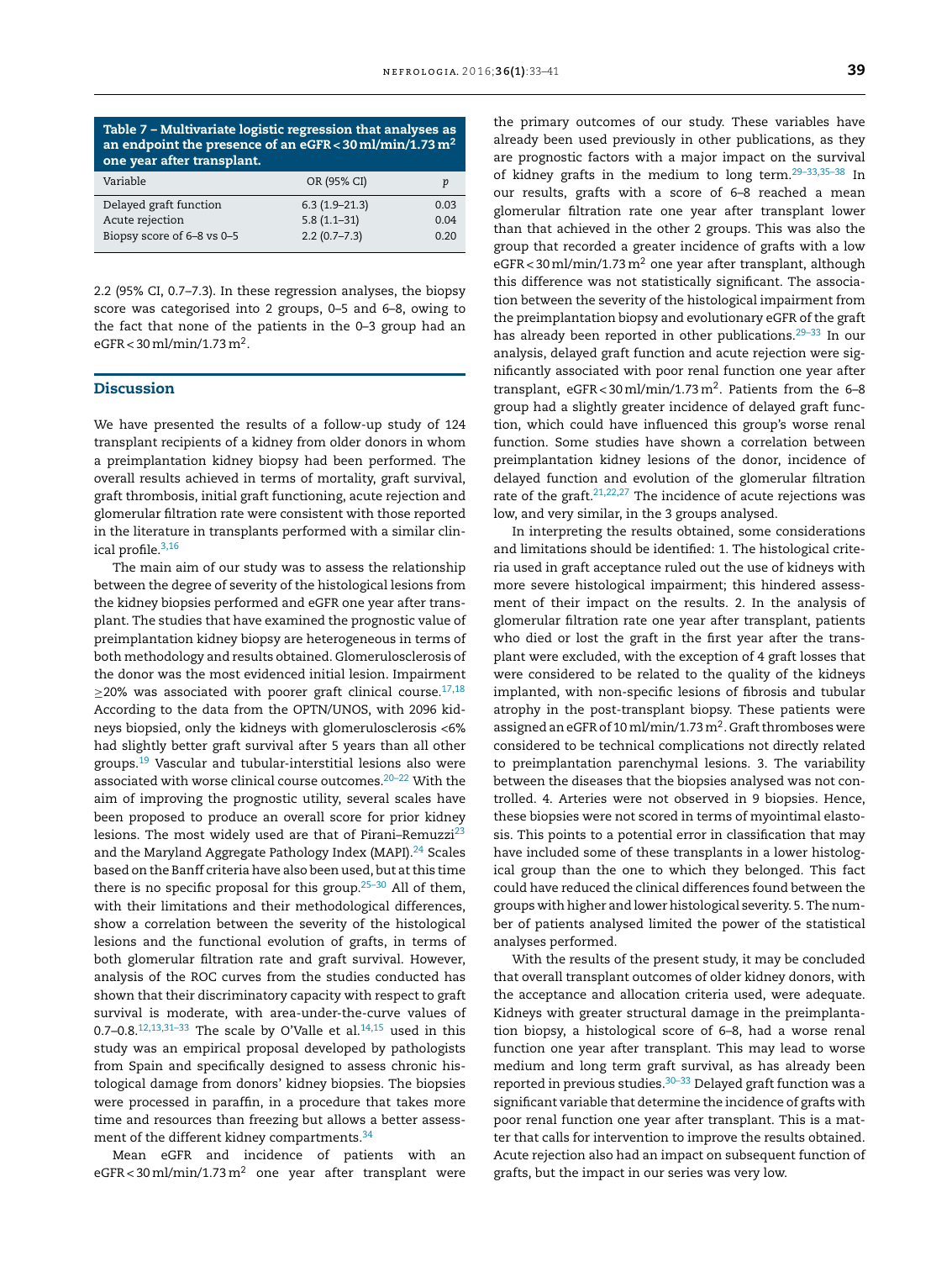<span id="page-7-0"></span>In our opinion, the use of kidneys with chronic structural damage has negative effects on transplant outcomes, but these negative effects may be acceptable in many cases, especially in older recipients. It is difficult to determine the threshold for histological damage that precludes transplant. In our study, we established a precautionary threshold similar to that used in other histopathological scales.<sup>23,28,29</sup> Allowing kidneys with more histological impairment would increase the number of grafts available, but with some presumably worse overall results. Pre-implantation biopsy has its limitations. It requires locally available trained pathologists, its individual functional prognostic value is moderate and it may rule out viable kidneys. However, despite these weaknesses, preimplantation kidney biopsy makes it possible to determine the severity of the donor's kidney lesions. This is information that we consider to be useful, especially in older donors and donors with associated vascular morbidity. It complements the usual clinical–laboratory donor assessment and macroscopic graft assessment, and aids in decision-making regarding acceptance and allocation of kidneys to be transplanted with more criteria. Future initiatives should rigorously validate one of the existing scales or modifications thereof and arrive at a consensus on their use as a guarantor of the quality of our activities.

## Conflicts of interest

The authors declare that they have no conflicts of interest.

## Acknowledgements

We would like to thank the transplant coordinators at Hospital Universitario Cruces for their collaboration in obtaining donor data.

## **REFERENCES**

- 1. [Ojo](http://refhub.elsevier.com/S2013-2514(16)00034-1/sbref0195) [AO,](http://refhub.elsevier.com/S2013-2514(16)00034-1/sbref0195) [Hanson](http://refhub.elsevier.com/S2013-2514(16)00034-1/sbref0195) [JA,](http://refhub.elsevier.com/S2013-2514(16)00034-1/sbref0195) [Meier-Kriesche](http://refhub.elsevier.com/S2013-2514(16)00034-1/sbref0195) [HU,](http://refhub.elsevier.com/S2013-2514(16)00034-1/sbref0195) [Okechukwu](http://refhub.elsevier.com/S2013-2514(16)00034-1/sbref0195) [CN,](http://refhub.elsevier.com/S2013-2514(16)00034-1/sbref0195) [Wolfe](http://refhub.elsevier.com/S2013-2514(16)00034-1/sbref0195) [RA,](http://refhub.elsevier.com/S2013-2514(16)00034-1/sbref0195) [Leichtman](http://refhub.elsevier.com/S2013-2514(16)00034-1/sbref0195) [AB,](http://refhub.elsevier.com/S2013-2514(16)00034-1/sbref0195) [et](http://refhub.elsevier.com/S2013-2514(16)00034-1/sbref0195) [al.](http://refhub.elsevier.com/S2013-2514(16)00034-1/sbref0195) [Survival](http://refhub.elsevier.com/S2013-2514(16)00034-1/sbref0195) [in](http://refhub.elsevier.com/S2013-2514(16)00034-1/sbref0195) [recipients](http://refhub.elsevier.com/S2013-2514(16)00034-1/sbref0195) [of](http://refhub.elsevier.com/S2013-2514(16)00034-1/sbref0195) [marginal](http://refhub.elsevier.com/S2013-2514(16)00034-1/sbref0195) [cadaveric](http://refhub.elsevier.com/S2013-2514(16)00034-1/sbref0195) [donor](http://refhub.elsevier.com/S2013-2514(16)00034-1/sbref0195) [kidneys](http://refhub.elsevier.com/S2013-2514(16)00034-1/sbref0195) [compared](http://refhub.elsevier.com/S2013-2514(16)00034-1/sbref0195) [with](http://refhub.elsevier.com/S2013-2514(16)00034-1/sbref0195) [other](http://refhub.elsevier.com/S2013-2514(16)00034-1/sbref0195) [recipients](http://refhub.elsevier.com/S2013-2514(16)00034-1/sbref0195) [and](http://refhub.elsevier.com/S2013-2514(16)00034-1/sbref0195) [wait-listed](http://refhub.elsevier.com/S2013-2514(16)00034-1/sbref0195) [transplant](http://refhub.elsevier.com/S2013-2514(16)00034-1/sbref0195) [candidates.](http://refhub.elsevier.com/S2013-2514(16)00034-1/sbref0195) [J](http://refhub.elsevier.com/S2013-2514(16)00034-1/sbref0195) [Am](http://refhub.elsevier.com/S2013-2514(16)00034-1/sbref0195) [Soc](http://refhub.elsevier.com/S2013-2514(16)00034-1/sbref0195) [Nephrol.](http://refhub.elsevier.com/S2013-2514(16)00034-1/sbref0195) [2001;12:589–97.](http://refhub.elsevier.com/S2013-2514(16)00034-1/sbref0195)
- 2. [Rao](http://refhub.elsevier.com/S2013-2514(16)00034-1/sbref0200) [PS,](http://refhub.elsevier.com/S2013-2514(16)00034-1/sbref0200) [Merion](http://refhub.elsevier.com/S2013-2514(16)00034-1/sbref0200) [RM,](http://refhub.elsevier.com/S2013-2514(16)00034-1/sbref0200) [Ashby](http://refhub.elsevier.com/S2013-2514(16)00034-1/sbref0200) [VB,](http://refhub.elsevier.com/S2013-2514(16)00034-1/sbref0200) [Port](http://refhub.elsevier.com/S2013-2514(16)00034-1/sbref0200) [FK,](http://refhub.elsevier.com/S2013-2514(16)00034-1/sbref0200) [Wolfe](http://refhub.elsevier.com/S2013-2514(16)00034-1/sbref0200) [RA,](http://refhub.elsevier.com/S2013-2514(16)00034-1/sbref0200) [Kayler](http://refhub.elsevier.com/S2013-2514(16)00034-1/sbref0200) [LK.](http://refhub.elsevier.com/S2013-2514(16)00034-1/sbref0200) [Renal](http://refhub.elsevier.com/S2013-2514(16)00034-1/sbref0200) [transplantation](http://refhub.elsevier.com/S2013-2514(16)00034-1/sbref0200) [in](http://refhub.elsevier.com/S2013-2514(16)00034-1/sbref0200) [elderly](http://refhub.elsevier.com/S2013-2514(16)00034-1/sbref0200) [patients](http://refhub.elsevier.com/S2013-2514(16)00034-1/sbref0200) [older](http://refhub.elsevier.com/S2013-2514(16)00034-1/sbref0200) [than](http://refhub.elsevier.com/S2013-2514(16)00034-1/sbref0200) [70](http://refhub.elsevier.com/S2013-2514(16)00034-1/sbref0200) [years](http://refhub.elsevier.com/S2013-2514(16)00034-1/sbref0200) [of](http://refhub.elsevier.com/S2013-2514(16)00034-1/sbref0200) [age:](http://refhub.elsevier.com/S2013-2514(16)00034-1/sbref0200) [results](http://refhub.elsevier.com/S2013-2514(16)00034-1/sbref0200) [from](http://refhub.elsevier.com/S2013-2514(16)00034-1/sbref0200) [the](http://refhub.elsevier.com/S2013-2514(16)00034-1/sbref0200) [Scientific](http://refhub.elsevier.com/S2013-2514(16)00034-1/sbref0200) [Registry](http://refhub.elsevier.com/S2013-2514(16)00034-1/sbref0200) [of](http://refhub.elsevier.com/S2013-2514(16)00034-1/sbref0200) [Transplant](http://refhub.elsevier.com/S2013-2514(16)00034-1/sbref0200) [Recipients.](http://refhub.elsevier.com/S2013-2514(16)00034-1/sbref0200) [Transplantation.](http://refhub.elsevier.com/S2013-2514(16)00034-1/sbref0200) [2007;83:1069–74.](http://refhub.elsevier.com/S2013-2514(16)00034-1/sbref0200)
- 3. [Pascual](http://refhub.elsevier.com/S2013-2514(16)00034-1/sbref0205) [J,](http://refhub.elsevier.com/S2013-2514(16)00034-1/sbref0205) [Zamora](http://refhub.elsevier.com/S2013-2514(16)00034-1/sbref0205) [J,](http://refhub.elsevier.com/S2013-2514(16)00034-1/sbref0205) [Pirsch](http://refhub.elsevier.com/S2013-2514(16)00034-1/sbref0205) [JD.](http://refhub.elsevier.com/S2013-2514(16)00034-1/sbref0205) [A](http://refhub.elsevier.com/S2013-2514(16)00034-1/sbref0205) [systematic](http://refhub.elsevier.com/S2013-2514(16)00034-1/sbref0205) [review](http://refhub.elsevier.com/S2013-2514(16)00034-1/sbref0205) [of](http://refhub.elsevier.com/S2013-2514(16)00034-1/sbref0205) [kidney](http://refhub.elsevier.com/S2013-2514(16)00034-1/sbref0205) [transplantation](http://refhub.elsevier.com/S2013-2514(16)00034-1/sbref0205) [from](http://refhub.elsevier.com/S2013-2514(16)00034-1/sbref0205) [expanded](http://refhub.elsevier.com/S2013-2514(16)00034-1/sbref0205) [criteria](http://refhub.elsevier.com/S2013-2514(16)00034-1/sbref0205) [donors.](http://refhub.elsevier.com/S2013-2514(16)00034-1/sbref0205) [Am](http://refhub.elsevier.com/S2013-2514(16)00034-1/sbref0205) [J](http://refhub.elsevier.com/S2013-2514(16)00034-1/sbref0205) [Kidney](http://refhub.elsevier.com/S2013-2514(16)00034-1/sbref0205) [Dis.](http://refhub.elsevier.com/S2013-2514(16)00034-1/sbref0205) [2008;52:553–86.](http://refhub.elsevier.com/S2013-2514(16)00034-1/sbref0205)
- 4. [Heldal](http://refhub.elsevier.com/S2013-2514(16)00034-1/sbref0210) [K,](http://refhub.elsevier.com/S2013-2514(16)00034-1/sbref0210) [Hartmann](http://refhub.elsevier.com/S2013-2514(16)00034-1/sbref0210) [A,](http://refhub.elsevier.com/S2013-2514(16)00034-1/sbref0210) [Grootendorst](http://refhub.elsevier.com/S2013-2514(16)00034-1/sbref0210) [DC,](http://refhub.elsevier.com/S2013-2514(16)00034-1/sbref0210) [de](http://refhub.elsevier.com/S2013-2514(16)00034-1/sbref0210) [Jager](http://refhub.elsevier.com/S2013-2514(16)00034-1/sbref0210) [DJ,](http://refhub.elsevier.com/S2013-2514(16)00034-1/sbref0210) [Leivestad](http://refhub.elsevier.com/S2013-2514(16)00034-1/sbref0210) [T,](http://refhub.elsevier.com/S2013-2514(16)00034-1/sbref0210) [Foss](http://refhub.elsevier.com/S2013-2514(16)00034-1/sbref0210) [A,](http://refhub.elsevier.com/S2013-2514(16)00034-1/sbref0210) [et](http://refhub.elsevier.com/S2013-2514(16)00034-1/sbref0210) [al.](http://refhub.elsevier.com/S2013-2514(16)00034-1/sbref0210) [Benefit](http://refhub.elsevier.com/S2013-2514(16)00034-1/sbref0210) [of](http://refhub.elsevier.com/S2013-2514(16)00034-1/sbref0210) [kidney](http://refhub.elsevier.com/S2013-2514(16)00034-1/sbref0210) [transplantation](http://refhub.elsevier.com/S2013-2514(16)00034-1/sbref0210) [beyond](http://refhub.elsevier.com/S2013-2514(16)00034-1/sbref0210) [70](http://refhub.elsevier.com/S2013-2514(16)00034-1/sbref0210) [years](http://refhub.elsevier.com/S2013-2514(16)00034-1/sbref0210) [of](http://refhub.elsevier.com/S2013-2514(16)00034-1/sbref0210) [age.](http://refhub.elsevier.com/S2013-2514(16)00034-1/sbref0210) [Nephrol](http://refhub.elsevier.com/S2013-2514(16)00034-1/sbref0210) [Dial](http://refhub.elsevier.com/S2013-2514(16)00034-1/sbref0210) [Transplant.](http://refhub.elsevier.com/S2013-2514(16)00034-1/sbref0210) [2010;25:1680–7.](http://refhub.elsevier.com/S2013-2514(16)00034-1/sbref0210)
- 5. [Port](http://refhub.elsevier.com/S2013-2514(16)00034-1/sbref0215) [FK,](http://refhub.elsevier.com/S2013-2514(16)00034-1/sbref0215) [Bragg-Gresham](http://refhub.elsevier.com/S2013-2514(16)00034-1/sbref0215) [JL,](http://refhub.elsevier.com/S2013-2514(16)00034-1/sbref0215) [Metzger](http://refhub.elsevier.com/S2013-2514(16)00034-1/sbref0215) [RA,](http://refhub.elsevier.com/S2013-2514(16)00034-1/sbref0215) [Dykstra](http://refhub.elsevier.com/S2013-2514(16)00034-1/sbref0215) [DM,](http://refhub.elsevier.com/S2013-2514(16)00034-1/sbref0215) [Gillespie](http://refhub.elsevier.com/S2013-2514(16)00034-1/sbref0215) [BW,](http://refhub.elsevier.com/S2013-2514(16)00034-1/sbref0215) [Young](http://refhub.elsevier.com/S2013-2514(16)00034-1/sbref0215) [EW,](http://refhub.elsevier.com/S2013-2514(16)00034-1/sbref0215) [et](http://refhub.elsevier.com/S2013-2514(16)00034-1/sbref0215) [al.](http://refhub.elsevier.com/S2013-2514(16)00034-1/sbref0215) [Donor](http://refhub.elsevier.com/S2013-2514(16)00034-1/sbref0215) [characteristics](http://refhub.elsevier.com/S2013-2514(16)00034-1/sbref0215) [associated](http://refhub.elsevier.com/S2013-2514(16)00034-1/sbref0215) [with](http://refhub.elsevier.com/S2013-2514(16)00034-1/sbref0215) [reduced](http://refhub.elsevier.com/S2013-2514(16)00034-1/sbref0215) [graft](http://refhub.elsevier.com/S2013-2514(16)00034-1/sbref0215) [survival:](http://refhub.elsevier.com/S2013-2514(16)00034-1/sbref0215) [an](http://refhub.elsevier.com/S2013-2514(16)00034-1/sbref0215) [approach](http://refhub.elsevier.com/S2013-2514(16)00034-1/sbref0215) [to](http://refhub.elsevier.com/S2013-2514(16)00034-1/sbref0215) [expanding](http://refhub.elsevier.com/S2013-2514(16)00034-1/sbref0215) [the](http://refhub.elsevier.com/S2013-2514(16)00034-1/sbref0215) [pool](http://refhub.elsevier.com/S2013-2514(16)00034-1/sbref0215) [of](http://refhub.elsevier.com/S2013-2514(16)00034-1/sbref0215) [kidney](http://refhub.elsevier.com/S2013-2514(16)00034-1/sbref0215) [donors.](http://refhub.elsevier.com/S2013-2514(16)00034-1/sbref0215) [Transplantation.](http://refhub.elsevier.com/S2013-2514(16)00034-1/sbref0215) [2002;74:1281](http://refhub.elsevier.com/S2013-2514(16)00034-1/sbref0215)–[6.](http://refhub.elsevier.com/S2013-2514(16)00034-1/sbref0215)
- 6. [Metzger](http://refhub.elsevier.com/S2013-2514(16)00034-1/sbref0220) [RA,](http://refhub.elsevier.com/S2013-2514(16)00034-1/sbref0220) [Delmonico](http://refhub.elsevier.com/S2013-2514(16)00034-1/sbref0220) [FL,](http://refhub.elsevier.com/S2013-2514(16)00034-1/sbref0220) [Feng](http://refhub.elsevier.com/S2013-2514(16)00034-1/sbref0220) [S,](http://refhub.elsevier.com/S2013-2514(16)00034-1/sbref0220) [Port](http://refhub.elsevier.com/S2013-2514(16)00034-1/sbref0220) [FK,](http://refhub.elsevier.com/S2013-2514(16)00034-1/sbref0220) [Wynn](http://refhub.elsevier.com/S2013-2514(16)00034-1/sbref0220) [JJ,](http://refhub.elsevier.com/S2013-2514(16)00034-1/sbref0220) [Merion](http://refhub.elsevier.com/S2013-2514(16)00034-1/sbref0220) [RM.](http://refhub.elsevier.com/S2013-2514(16)00034-1/sbref0220) [Expanded](http://refhub.elsevier.com/S2013-2514(16)00034-1/sbref0220) [criteria](http://refhub.elsevier.com/S2013-2514(16)00034-1/sbref0220) [donors](http://refhub.elsevier.com/S2013-2514(16)00034-1/sbref0220) [for](http://refhub.elsevier.com/S2013-2514(16)00034-1/sbref0220) [kidney](http://refhub.elsevier.com/S2013-2514(16)00034-1/sbref0220) [transplantation.](http://refhub.elsevier.com/S2013-2514(16)00034-1/sbref0220) [Am](http://refhub.elsevier.com/S2013-2514(16)00034-1/sbref0220) [J](http://refhub.elsevier.com/S2013-2514(16)00034-1/sbref0220) [Transplant.](http://refhub.elsevier.com/S2013-2514(16)00034-1/sbref0220) [2003;3](http://refhub.elsevier.com/S2013-2514(16)00034-1/sbref0220) [Suppl.](http://refhub.elsevier.com/S2013-2514(16)00034-1/sbref0220) [4:114–25.](http://refhub.elsevier.com/S2013-2514(16)00034-1/sbref0220)
- 7. [Nyberg](http://refhub.elsevier.com/S2013-2514(16)00034-1/sbref0225) [SL,](http://refhub.elsevier.com/S2013-2514(16)00034-1/sbref0225) [Matas](http://refhub.elsevier.com/S2013-2514(16)00034-1/sbref0225) [AJ,](http://refhub.elsevier.com/S2013-2514(16)00034-1/sbref0225) [Kremers](http://refhub.elsevier.com/S2013-2514(16)00034-1/sbref0225) [WK,](http://refhub.elsevier.com/S2013-2514(16)00034-1/sbref0225) [Thostenson](http://refhub.elsevier.com/S2013-2514(16)00034-1/sbref0225) [JD,](http://refhub.elsevier.com/S2013-2514(16)00034-1/sbref0225) [Larson](http://refhub.elsevier.com/S2013-2514(16)00034-1/sbref0225) [TS,](http://refhub.elsevier.com/S2013-2514(16)00034-1/sbref0225) [Prieto](http://refhub.elsevier.com/S2013-2514(16)00034-1/sbref0225) [M,](http://refhub.elsevier.com/S2013-2514(16)00034-1/sbref0225) [et](http://refhub.elsevier.com/S2013-2514(16)00034-1/sbref0225) [al.](http://refhub.elsevier.com/S2013-2514(16)00034-1/sbref0225) [Improved](http://refhub.elsevier.com/S2013-2514(16)00034-1/sbref0225) [scoring](http://refhub.elsevier.com/S2013-2514(16)00034-1/sbref0225) [system](http://refhub.elsevier.com/S2013-2514(16)00034-1/sbref0225) [to](http://refhub.elsevier.com/S2013-2514(16)00034-1/sbref0225) [assess](http://refhub.elsevier.com/S2013-2514(16)00034-1/sbref0225) [adult](http://refhub.elsevier.com/S2013-2514(16)00034-1/sbref0225) [donor](http://refhub.elsevier.com/S2013-2514(16)00034-1/sbref0225) [cadaver](http://refhub.elsevier.com/S2013-2514(16)00034-1/sbref0225) [renal](http://refhub.elsevier.com/S2013-2514(16)00034-1/sbref0225) [transplantation.](http://refhub.elsevier.com/S2013-2514(16)00034-1/sbref0225) [Am](http://refhub.elsevier.com/S2013-2514(16)00034-1/sbref0225) [J](http://refhub.elsevier.com/S2013-2514(16)00034-1/sbref0225) [Transplant.](http://refhub.elsevier.com/S2013-2514(16)00034-1/sbref0225) [2003;3:715–21.](http://refhub.elsevier.com/S2013-2514(16)00034-1/sbref0225)
- 8. [Schold](http://refhub.elsevier.com/S2013-2514(16)00034-1/sbref0230) [JD,](http://refhub.elsevier.com/S2013-2514(16)00034-1/sbref0230) [Kaplan](http://refhub.elsevier.com/S2013-2514(16)00034-1/sbref0230) [B,](http://refhub.elsevier.com/S2013-2514(16)00034-1/sbref0230) [Baliga](http://refhub.elsevier.com/S2013-2514(16)00034-1/sbref0230) [RS,](http://refhub.elsevier.com/S2013-2514(16)00034-1/sbref0230) [Meier-Kriesche](http://refhub.elsevier.com/S2013-2514(16)00034-1/sbref0230) [HU.](http://refhub.elsevier.com/S2013-2514(16)00034-1/sbref0230) [The](http://refhub.elsevier.com/S2013-2514(16)00034-1/sbref0230) [broad](http://refhub.elsevier.com/S2013-2514(16)00034-1/sbref0230) [spectrum](http://refhub.elsevier.com/S2013-2514(16)00034-1/sbref0230) [of](http://refhub.elsevier.com/S2013-2514(16)00034-1/sbref0230) [quality](http://refhub.elsevier.com/S2013-2514(16)00034-1/sbref0230) [in](http://refhub.elsevier.com/S2013-2514(16)00034-1/sbref0230) [deceased](http://refhub.elsevier.com/S2013-2514(16)00034-1/sbref0230) [donor](http://refhub.elsevier.com/S2013-2514(16)00034-1/sbref0230) [kidneys.](http://refhub.elsevier.com/S2013-2514(16)00034-1/sbref0230) [Am](http://refhub.elsevier.com/S2013-2514(16)00034-1/sbref0230) [J](http://refhub.elsevier.com/S2013-2514(16)00034-1/sbref0230) [Transplant.](http://refhub.elsevier.com/S2013-2514(16)00034-1/sbref0230) [2005;5:757–65.](http://refhub.elsevier.com/S2013-2514(16)00034-1/sbref0230)
- 9. [Rao](http://refhub.elsevier.com/S2013-2514(16)00034-1/sbref0235) [PS,](http://refhub.elsevier.com/S2013-2514(16)00034-1/sbref0235) [Schaubel](http://refhub.elsevier.com/S2013-2514(16)00034-1/sbref0235) [DE,](http://refhub.elsevier.com/S2013-2514(16)00034-1/sbref0235) [Guidinger](http://refhub.elsevier.com/S2013-2514(16)00034-1/sbref0235) [MK,](http://refhub.elsevier.com/S2013-2514(16)00034-1/sbref0235) [Andreoni](http://refhub.elsevier.com/S2013-2514(16)00034-1/sbref0235) [KA,](http://refhub.elsevier.com/S2013-2514(16)00034-1/sbref0235) [Wolfe](http://refhub.elsevier.com/S2013-2514(16)00034-1/sbref0235) [RA,](http://refhub.elsevier.com/S2013-2514(16)00034-1/sbref0235) [Merion](http://refhub.elsevier.com/S2013-2514(16)00034-1/sbref0235) [RM,](http://refhub.elsevier.com/S2013-2514(16)00034-1/sbref0235) [et](http://refhub.elsevier.com/S2013-2514(16)00034-1/sbref0235) [al.](http://refhub.elsevier.com/S2013-2514(16)00034-1/sbref0235) [A](http://refhub.elsevier.com/S2013-2514(16)00034-1/sbref0235) [comprehensive](http://refhub.elsevier.com/S2013-2514(16)00034-1/sbref0235) [risk](http://refhub.elsevier.com/S2013-2514(16)00034-1/sbref0235) [quantification](http://refhub.elsevier.com/S2013-2514(16)00034-1/sbref0235) [score](http://refhub.elsevier.com/S2013-2514(16)00034-1/sbref0235) [for](http://refhub.elsevier.com/S2013-2514(16)00034-1/sbref0235) [deceased](http://refhub.elsevier.com/S2013-2514(16)00034-1/sbref0235) [donor](http://refhub.elsevier.com/S2013-2514(16)00034-1/sbref0235) [kidneys:](http://refhub.elsevier.com/S2013-2514(16)00034-1/sbref0235) [the](http://refhub.elsevier.com/S2013-2514(16)00034-1/sbref0235) [kidney](http://refhub.elsevier.com/S2013-2514(16)00034-1/sbref0235) [donor](http://refhub.elsevier.com/S2013-2514(16)00034-1/sbref0235) [risk](http://refhub.elsevier.com/S2013-2514(16)00034-1/sbref0235) [index.](http://refhub.elsevier.com/S2013-2514(16)00034-1/sbref0235) [Transplantation.](http://refhub.elsevier.com/S2013-2514(16)00034-1/sbref0235) [2009;88:231–6.](http://refhub.elsevier.com/S2013-2514(16)00034-1/sbref0235)
- 10. [Watson](http://refhub.elsevier.com/S2013-2514(16)00034-1/sbref0240) [CJ,](http://refhub.elsevier.com/S2013-2514(16)00034-1/sbref0240) [Johnson](http://refhub.elsevier.com/S2013-2514(16)00034-1/sbref0240) [RJ,](http://refhub.elsevier.com/S2013-2514(16)00034-1/sbref0240) [Birch](http://refhub.elsevier.com/S2013-2514(16)00034-1/sbref0240) [R,](http://refhub.elsevier.com/S2013-2514(16)00034-1/sbref0240) [Collett](http://refhub.elsevier.com/S2013-2514(16)00034-1/sbref0240) [D,](http://refhub.elsevier.com/S2013-2514(16)00034-1/sbref0240) [Bradley](http://refhub.elsevier.com/S2013-2514(16)00034-1/sbref0240) [JA.](http://refhub.elsevier.com/S2013-2514(16)00034-1/sbref0240) [A](http://refhub.elsevier.com/S2013-2514(16)00034-1/sbref0240) [simplified](http://refhub.elsevier.com/S2013-2514(16)00034-1/sbref0240) [donor](http://refhub.elsevier.com/S2013-2514(16)00034-1/sbref0240) [risk](http://refhub.elsevier.com/S2013-2514(16)00034-1/sbref0240) [index](http://refhub.elsevier.com/S2013-2514(16)00034-1/sbref0240) [for](http://refhub.elsevier.com/S2013-2514(16)00034-1/sbref0240) [predicting](http://refhub.elsevier.com/S2013-2514(16)00034-1/sbref0240) [outcome](http://refhub.elsevier.com/S2013-2514(16)00034-1/sbref0240) [after](http://refhub.elsevier.com/S2013-2514(16)00034-1/sbref0240) [deceased](http://refhub.elsevier.com/S2013-2514(16)00034-1/sbref0240) [donor](http://refhub.elsevier.com/S2013-2514(16)00034-1/sbref0240) [kidney](http://refhub.elsevier.com/S2013-2514(16)00034-1/sbref0240) [transplantation.](http://refhub.elsevier.com/S2013-2514(16)00034-1/sbref0240) [Transplantation.](http://refhub.elsevier.com/S2013-2514(16)00034-1/sbref0240) [2012;93:314](http://refhub.elsevier.com/S2013-2514(16)00034-1/sbref0240)–[8.](http://refhub.elsevier.com/S2013-2514(16)00034-1/sbref0240)
- 11. [Jochmans](http://refhub.elsevier.com/S2013-2514(16)00034-1/sbref0245) [I,](http://refhub.elsevier.com/S2013-2514(16)00034-1/sbref0245) [Pirenne](http://refhub.elsevier.com/S2013-2514(16)00034-1/sbref0245) [J.](http://refhub.elsevier.com/S2013-2514(16)00034-1/sbref0245) [Graft](http://refhub.elsevier.com/S2013-2514(16)00034-1/sbref0245) [quality](http://refhub.elsevier.com/S2013-2514(16)00034-1/sbref0245) [assessment](http://refhub.elsevier.com/S2013-2514(16)00034-1/sbref0245) [in](http://refhub.elsevier.com/S2013-2514(16)00034-1/sbref0245) [kidney](http://refhub.elsevier.com/S2013-2514(16)00034-1/sbref0245) [transplantation:](http://refhub.elsevier.com/S2013-2514(16)00034-1/sbref0245) [not](http://refhub.elsevier.com/S2013-2514(16)00034-1/sbref0245) [an](http://refhub.elsevier.com/S2013-2514(16)00034-1/sbref0245) [exact](http://refhub.elsevier.com/S2013-2514(16)00034-1/sbref0245) [science](http://refhub.elsevier.com/S2013-2514(16)00034-1/sbref0245) [yet!](http://refhub.elsevier.com/S2013-2514(16)00034-1/sbref0245) [Curr](http://refhub.elsevier.com/S2013-2514(16)00034-1/sbref0245) [Opin](http://refhub.elsevier.com/S2013-2514(16)00034-1/sbref0245) [Organ](http://refhub.elsevier.com/S2013-2514(16)00034-1/sbref0245) [Transplant.](http://refhub.elsevier.com/S2013-2514(16)00034-1/sbref0245) [2011;16:174–9.](http://refhub.elsevier.com/S2013-2514(16)00034-1/sbref0245)
- 12. [Hopfer](http://refhub.elsevier.com/S2013-2514(16)00034-1/sbref0250) [H,](http://refhub.elsevier.com/S2013-2514(16)00034-1/sbref0250) [Kemény](http://refhub.elsevier.com/S2013-2514(16)00034-1/sbref0250) [E.](http://refhub.elsevier.com/S2013-2514(16)00034-1/sbref0250) [Assessment](http://refhub.elsevier.com/S2013-2514(16)00034-1/sbref0250) [of](http://refhub.elsevier.com/S2013-2514(16)00034-1/sbref0250) [donor](http://refhub.elsevier.com/S2013-2514(16)00034-1/sbref0250) [biopsies.](http://refhub.elsevier.com/S2013-2514(16)00034-1/sbref0250) [Curr](http://refhub.elsevier.com/S2013-2514(16)00034-1/sbref0250) [Opin](http://refhub.elsevier.com/S2013-2514(16)00034-1/sbref0250) [Organ](http://refhub.elsevier.com/S2013-2514(16)00034-1/sbref0250) [Transplant.](http://refhub.elsevier.com/S2013-2514(16)00034-1/sbref0250) [2013;18:306–12.](http://refhub.elsevier.com/S2013-2514(16)00034-1/sbref0250)
- 13. [Dare](http://refhub.elsevier.com/S2013-2514(16)00034-1/sbref0255) [AJ,](http://refhub.elsevier.com/S2013-2514(16)00034-1/sbref0255) [Pettigrew](http://refhub.elsevier.com/S2013-2514(16)00034-1/sbref0255) [GJ,](http://refhub.elsevier.com/S2013-2514(16)00034-1/sbref0255) [Saeb-Parsy](http://refhub.elsevier.com/S2013-2514(16)00034-1/sbref0255) [K.](http://refhub.elsevier.com/S2013-2514(16)00034-1/sbref0255) [Preoperative](http://refhub.elsevier.com/S2013-2514(16)00034-1/sbref0255) [assessment](http://refhub.elsevier.com/S2013-2514(16)00034-1/sbref0255) [of](http://refhub.elsevier.com/S2013-2514(16)00034-1/sbref0255) [the](http://refhub.elsevier.com/S2013-2514(16)00034-1/sbref0255) [deceased-donor](http://refhub.elsevier.com/S2013-2514(16)00034-1/sbref0255) [kidney:](http://refhub.elsevier.com/S2013-2514(16)00034-1/sbref0255) [from](http://refhub.elsevier.com/S2013-2514(16)00034-1/sbref0255) [macroscopic](http://refhub.elsevier.com/S2013-2514(16)00034-1/sbref0255) [appearance](http://refhub.elsevier.com/S2013-2514(16)00034-1/sbref0255) [to](http://refhub.elsevier.com/S2013-2514(16)00034-1/sbref0255) [molecular](http://refhub.elsevier.com/S2013-2514(16)00034-1/sbref0255) [biomarkers.](http://refhub.elsevier.com/S2013-2514(16)00034-1/sbref0255) [Trasplantation.](http://refhub.elsevier.com/S2013-2514(16)00034-1/sbref0255) [2014;97:797](http://refhub.elsevier.com/S2013-2514(16)00034-1/sbref0255)–[807.](http://refhub.elsevier.com/S2013-2514(16)00034-1/sbref0255)
- 14. [O'Valle](http://refhub.elsevier.com/S2013-2514(16)00034-1/sbref0260) [F,](http://refhub.elsevier.com/S2013-2514(16)00034-1/sbref0260) [Gómez-Morales](http://refhub.elsevier.com/S2013-2514(16)00034-1/sbref0260) [M,](http://refhub.elsevier.com/S2013-2514(16)00034-1/sbref0260) [Osuna](http://refhub.elsevier.com/S2013-2514(16)00034-1/sbref0260) [A,](http://refhub.elsevier.com/S2013-2514(16)00034-1/sbref0260) [Aguilar](http://refhub.elsevier.com/S2013-2514(16)00034-1/sbref0260) [M,](http://refhub.elsevier.com/S2013-2514(16)00034-1/sbref0260) [Olmo](http://refhub.elsevier.com/S2013-2514(16)00034-1/sbref0260) [A,](http://refhub.elsevier.com/S2013-2514(16)00034-1/sbref0260) [Asensio](http://refhub.elsevier.com/S2013-2514(16)00034-1/sbref0260) [C,](http://refhub.elsevier.com/S2013-2514(16)00034-1/sbref0260) [et](http://refhub.elsevier.com/S2013-2514(16)00034-1/sbref0260) [al.](http://refhub.elsevier.com/S2013-2514(16)00034-1/sbref0260) [Valoración](http://refhub.elsevier.com/S2013-2514(16)00034-1/sbref0260) [protocolizada](http://refhub.elsevier.com/S2013-2514(16)00034-1/sbref0260) [de](http://refhub.elsevier.com/S2013-2514(16)00034-1/sbref0260) [la](http://refhub.elsevier.com/S2013-2514(16)00034-1/sbref0260) [biopsia](http://refhub.elsevier.com/S2013-2514(16)00034-1/sbref0260) [renal](http://refhub.elsevier.com/S2013-2514(16)00034-1/sbref0260) [de](http://refhub.elsevier.com/S2013-2514(16)00034-1/sbref0260) [donante](http://refhub.elsevier.com/S2013-2514(16)00034-1/sbref0260) añoso. [Propuesta](http://refhub.elsevier.com/S2013-2514(16)00034-1/sbref0260) de [un](http://refhub.elsevier.com/S2013-2514(16)00034-1/sbref0260) [nuevo](http://refhub.elsevier.com/S2013-2514(16)00034-1/sbref0260) [sistema](http://refhub.elsevier.com/S2013-2514(16)00034-1/sbref0260) de [puntuación.](http://refhub.elsevier.com/S2013-2514(16)00034-1/sbref0260) [Nefrología.](http://refhub.elsevier.com/S2013-2514(16)00034-1/sbref0260) [2000;20](http://refhub.elsevier.com/S2013-2514(16)00034-1/sbref0260) [Suppl.](http://refhub.elsevier.com/S2013-2514(16)00034-1/sbref0260) [4:83.](http://refhub.elsevier.com/S2013-2514(16)00034-1/sbref0260)
- 15. [O'Valle](http://refhub.elsevier.com/S2013-2514(16)00034-1/sbref0265) [F,](http://refhub.elsevier.com/S2013-2514(16)00034-1/sbref0265) [Gómez-Morales](http://refhub.elsevier.com/S2013-2514(16)00034-1/sbref0265) [M,](http://refhub.elsevier.com/S2013-2514(16)00034-1/sbref0265) [Reguero](http://refhub.elsevier.com/S2013-2514(16)00034-1/sbref0265) [ME,](http://refhub.elsevier.com/S2013-2514(16)00034-1/sbref0265) [Aguilar](http://refhub.elsevier.com/S2013-2514(16)00034-1/sbref0265) [M,](http://refhub.elsevier.com/S2013-2514(16)00034-1/sbref0265) [Olmo](http://refhub.elsevier.com/S2013-2514(16)00034-1/sbref0265) [A,](http://refhub.elsevier.com/S2013-2514(16)00034-1/sbref0265) [Espigares](http://refhub.elsevier.com/S2013-2514(16)00034-1/sbref0265) [B,](http://refhub.elsevier.com/S2013-2514(16)00034-1/sbref0265) [et](http://refhub.elsevier.com/S2013-2514(16)00034-1/sbref0265) [al.](http://refhub.elsevier.com/S2013-2514(16)00034-1/sbref0265) [Morfología](http://refhub.elsevier.com/S2013-2514(16)00034-1/sbref0265) [y](http://refhub.elsevier.com/S2013-2514(16)00034-1/sbref0265) [marcadores](http://refhub.elsevier.com/S2013-2514(16)00034-1/sbref0265) [moleculares](http://refhub.elsevier.com/S2013-2514(16)00034-1/sbref0265) [de](http://refhub.elsevier.com/S2013-2514(16)00034-1/sbref0265) [lesión](http://refhub.elsevier.com/S2013-2514(16)00034-1/sbref0265) [de](http://refhub.elsevier.com/S2013-2514(16)00034-1/sbref0265) riñones de [donantes](http://refhub.elsevier.com/S2013-2514(16)00034-1/sbref0265) añosos. [SEDYT.](http://refhub.elsevier.com/S2013-2514(16)00034-1/sbref0265) [2000;21:](http://refhub.elsevier.com/S2013-2514(16)00034-1/sbref0265)  $1 - 7$ .
- 16. [Stratta](http://refhub.elsevier.com/S2013-2514(16)00034-1/sbref0270) [RJ,](http://refhub.elsevier.com/S2013-2514(16)00034-1/sbref0270) [Rohr](http://refhub.elsevier.com/S2013-2514(16)00034-1/sbref0270) [MS,](http://refhub.elsevier.com/S2013-2514(16)00034-1/sbref0270) [Sundberg](http://refhub.elsevier.com/S2013-2514(16)00034-1/sbref0270) [AK,](http://refhub.elsevier.com/S2013-2514(16)00034-1/sbref0270) [Farney](http://refhub.elsevier.com/S2013-2514(16)00034-1/sbref0270) [AC,](http://refhub.elsevier.com/S2013-2514(16)00034-1/sbref0270) [Hartmann](http://refhub.elsevier.com/S2013-2514(16)00034-1/sbref0270) [EL,](http://refhub.elsevier.com/S2013-2514(16)00034-1/sbref0270) [Moore](http://refhub.elsevier.com/S2013-2514(16)00034-1/sbref0270) [PS,](http://refhub.elsevier.com/S2013-2514(16)00034-1/sbref0270) [et](http://refhub.elsevier.com/S2013-2514(16)00034-1/sbref0270) [al.](http://refhub.elsevier.com/S2013-2514(16)00034-1/sbref0270) [Intermediate-term](http://refhub.elsevier.com/S2013-2514(16)00034-1/sbref0270) [outcomes](http://refhub.elsevier.com/S2013-2514(16)00034-1/sbref0270) [with](http://refhub.elsevier.com/S2013-2514(16)00034-1/sbref0270) [expanded](http://refhub.elsevier.com/S2013-2514(16)00034-1/sbref0270) [criteria](http://refhub.elsevier.com/S2013-2514(16)00034-1/sbref0270) [deceased](http://refhub.elsevier.com/S2013-2514(16)00034-1/sbref0270) [donors](http://refhub.elsevier.com/S2013-2514(16)00034-1/sbref0270) [in](http://refhub.elsevier.com/S2013-2514(16)00034-1/sbref0270) [kidney](http://refhub.elsevier.com/S2013-2514(16)00034-1/sbref0270) [transplantation.](http://refhub.elsevier.com/S2013-2514(16)00034-1/sbref0270) [A](http://refhub.elsevier.com/S2013-2514(16)00034-1/sbref0270) [spectrum](http://refhub.elsevier.com/S2013-2514(16)00034-1/sbref0270) [or](http://refhub.elsevier.com/S2013-2514(16)00034-1/sbref0270) [specter](http://refhub.elsevier.com/S2013-2514(16)00034-1/sbref0270) [of](http://refhub.elsevier.com/S2013-2514(16)00034-1/sbref0270) [quality?](http://refhub.elsevier.com/S2013-2514(16)00034-1/sbref0270) [Ann](http://refhub.elsevier.com/S2013-2514(16)00034-1/sbref0270) [Surg.](http://refhub.elsevier.com/S2013-2514(16)00034-1/sbref0270) [2006;243:594–603.](http://refhub.elsevier.com/S2013-2514(16)00034-1/sbref0270)
- 17. [Gaber](http://refhub.elsevier.com/S2013-2514(16)00034-1/sbref0275) [LW,](http://refhub.elsevier.com/S2013-2514(16)00034-1/sbref0275) [Moore](http://refhub.elsevier.com/S2013-2514(16)00034-1/sbref0275) [LW,](http://refhub.elsevier.com/S2013-2514(16)00034-1/sbref0275) [Alloway](http://refhub.elsevier.com/S2013-2514(16)00034-1/sbref0275) [RR,](http://refhub.elsevier.com/S2013-2514(16)00034-1/sbref0275) [Amiri](http://refhub.elsevier.com/S2013-2514(16)00034-1/sbref0275) [MH,](http://refhub.elsevier.com/S2013-2514(16)00034-1/sbref0275) [Vera](http://refhub.elsevier.com/S2013-2514(16)00034-1/sbref0275) [SR,](http://refhub.elsevier.com/S2013-2514(16)00034-1/sbref0275) [Gaber](http://refhub.elsevier.com/S2013-2514(16)00034-1/sbref0275) [AO,](http://refhub.elsevier.com/S2013-2514(16)00034-1/sbref0275) [et](http://refhub.elsevier.com/S2013-2514(16)00034-1/sbref0275) [al.](http://refhub.elsevier.com/S2013-2514(16)00034-1/sbref0275) [Glomerulosclerosis](http://refhub.elsevier.com/S2013-2514(16)00034-1/sbref0275) [as](http://refhub.elsevier.com/S2013-2514(16)00034-1/sbref0275) [a](http://refhub.elsevier.com/S2013-2514(16)00034-1/sbref0275) [determinant](http://refhub.elsevier.com/S2013-2514(16)00034-1/sbref0275) [of](http://refhub.elsevier.com/S2013-2514(16)00034-1/sbref0275) [postransplant](http://refhub.elsevier.com/S2013-2514(16)00034-1/sbref0275) [function](http://refhub.elsevier.com/S2013-2514(16)00034-1/sbref0275) [of](http://refhub.elsevier.com/S2013-2514(16)00034-1/sbref0275) [older](http://refhub.elsevier.com/S2013-2514(16)00034-1/sbref0275) [donor](http://refhub.elsevier.com/S2013-2514(16)00034-1/sbref0275) [renal](http://refhub.elsevier.com/S2013-2514(16)00034-1/sbref0275) [allografts.](http://refhub.elsevier.com/S2013-2514(16)00034-1/sbref0275) [Transplantation.](http://refhub.elsevier.com/S2013-2514(16)00034-1/sbref0275) [1995;60:334–9.](http://refhub.elsevier.com/S2013-2514(16)00034-1/sbref0275)
- 18. [Escofet](http://refhub.elsevier.com/S2013-2514(16)00034-1/sbref0280) [X,](http://refhub.elsevier.com/S2013-2514(16)00034-1/sbref0280) [Osman](http://refhub.elsevier.com/S2013-2514(16)00034-1/sbref0280) [H,](http://refhub.elsevier.com/S2013-2514(16)00034-1/sbref0280) [Griffiths](http://refhub.elsevier.com/S2013-2514(16)00034-1/sbref0280) [DFR,](http://refhub.elsevier.com/S2013-2514(16)00034-1/sbref0280) [Woydag](http://refhub.elsevier.com/S2013-2514(16)00034-1/sbref0280) [S,](http://refhub.elsevier.com/S2013-2514(16)00034-1/sbref0280) [Jurewicz](http://refhub.elsevier.com/S2013-2514(16)00034-1/sbref0280) [WA.](http://refhub.elsevier.com/S2013-2514(16)00034-1/sbref0280) [The](http://refhub.elsevier.com/S2013-2514(16)00034-1/sbref0280) [presence](http://refhub.elsevier.com/S2013-2514(16)00034-1/sbref0280) [of](http://refhub.elsevier.com/S2013-2514(16)00034-1/sbref0280) [glomerular](http://refhub.elsevier.com/S2013-2514(16)00034-1/sbref0280) [sclerosis](http://refhub.elsevier.com/S2013-2514(16)00034-1/sbref0280) [at](http://refhub.elsevier.com/S2013-2514(16)00034-1/sbref0280) [time](http://refhub.elsevier.com/S2013-2514(16)00034-1/sbref0280) [zero](http://refhub.elsevier.com/S2013-2514(16)00034-1/sbref0280) [has](http://refhub.elsevier.com/S2013-2514(16)00034-1/sbref0280) [a](http://refhub.elsevier.com/S2013-2514(16)00034-1/sbref0280) [significant](http://refhub.elsevier.com/S2013-2514(16)00034-1/sbref0280) [impact](http://refhub.elsevier.com/S2013-2514(16)00034-1/sbref0280) [on](http://refhub.elsevier.com/S2013-2514(16)00034-1/sbref0280) [function](http://refhub.elsevier.com/S2013-2514(16)00034-1/sbref0280) [after](http://refhub.elsevier.com/S2013-2514(16)00034-1/sbref0280) [cadaveric](http://refhub.elsevier.com/S2013-2514(16)00034-1/sbref0280) [renal](http://refhub.elsevier.com/S2013-2514(16)00034-1/sbref0280) [transplantation.](http://refhub.elsevier.com/S2013-2514(16)00034-1/sbref0280) [Transplantation.](http://refhub.elsevier.com/S2013-2514(16)00034-1/sbref0280) [2003;75:344](http://refhub.elsevier.com/S2013-2514(16)00034-1/sbref0280)–[6.](http://refhub.elsevier.com/S2013-2514(16)00034-1/sbref0280)
- 19. [Bajwa](http://refhub.elsevier.com/S2013-2514(16)00034-1/sbref0285) [M,](http://refhub.elsevier.com/S2013-2514(16)00034-1/sbref0285) [Cho](http://refhub.elsevier.com/S2013-2514(16)00034-1/sbref0285) [YW,](http://refhub.elsevier.com/S2013-2514(16)00034-1/sbref0285) [Pham](http://refhub.elsevier.com/S2013-2514(16)00034-1/sbref0285) [PT,](http://refhub.elsevier.com/S2013-2514(16)00034-1/sbref0285) [Shah](http://refhub.elsevier.com/S2013-2514(16)00034-1/sbref0285) [T,](http://refhub.elsevier.com/S2013-2514(16)00034-1/sbref0285) [Danovitch](http://refhub.elsevier.com/S2013-2514(16)00034-1/sbref0285) [G,](http://refhub.elsevier.com/S2013-2514(16)00034-1/sbref0285) [Wilkinson](http://refhub.elsevier.com/S2013-2514(16)00034-1/sbref0285) [A,](http://refhub.elsevier.com/S2013-2514(16)00034-1/sbref0285) [et](http://refhub.elsevier.com/S2013-2514(16)00034-1/sbref0285) [al.](http://refhub.elsevier.com/S2013-2514(16)00034-1/sbref0285) [Donor](http://refhub.elsevier.com/S2013-2514(16)00034-1/sbref0285) [biopsy](http://refhub.elsevier.com/S2013-2514(16)00034-1/sbref0285) [and](http://refhub.elsevier.com/S2013-2514(16)00034-1/sbref0285) [kidney](http://refhub.elsevier.com/S2013-2514(16)00034-1/sbref0285) [transplant](http://refhub.elsevier.com/S2013-2514(16)00034-1/sbref0285) [outcomes:](http://refhub.elsevier.com/S2013-2514(16)00034-1/sbref0285) [an](http://refhub.elsevier.com/S2013-2514(16)00034-1/sbref0285) [analysis](http://refhub.elsevier.com/S2013-2514(16)00034-1/sbref0285) [using](http://refhub.elsevier.com/S2013-2514(16)00034-1/sbref0285) [the](http://refhub.elsevier.com/S2013-2514(16)00034-1/sbref0285) [Organ](http://refhub.elsevier.com/S2013-2514(16)00034-1/sbref0285) [Procurement](http://refhub.elsevier.com/S2013-2514(16)00034-1/sbref0285) [and](http://refhub.elsevier.com/S2013-2514(16)00034-1/sbref0285) [Transplantation](http://refhub.elsevier.com/S2013-2514(16)00034-1/sbref0285) [Network/United](http://refhub.elsevier.com/S2013-2514(16)00034-1/sbref0285) [Network](http://refhub.elsevier.com/S2013-2514(16)00034-1/sbref0285) [for](http://refhub.elsevier.com/S2013-2514(16)00034-1/sbref0285) [Organ](http://refhub.elsevier.com/S2013-2514(16)00034-1/sbref0285) [Sharing.](http://refhub.elsevier.com/S2013-2514(16)00034-1/sbref0285) [Transplantation](http://refhub.elsevier.com/S2013-2514(16)00034-1/sbref0285) [\(OPTN-UNOS\)](http://refhub.elsevier.com/S2013-2514(16)00034-1/sbref0285) [Database.](http://refhub.elsevier.com/S2013-2514(16)00034-1/sbref0285) [2007;84:1399–405.](http://refhub.elsevier.com/S2013-2514(16)00034-1/sbref0285)
- 20. [Arias](http://refhub.elsevier.com/S2013-2514(16)00034-1/sbref0290) [LF,](http://refhub.elsevier.com/S2013-2514(16)00034-1/sbref0290) [Blanco](http://refhub.elsevier.com/S2013-2514(16)00034-1/sbref0290) [J,](http://refhub.elsevier.com/S2013-2514(16)00034-1/sbref0290) [Sánchez-Fructuoso](http://refhub.elsevier.com/S2013-2514(16)00034-1/sbref0290) [A,](http://refhub.elsevier.com/S2013-2514(16)00034-1/sbref0290) [Prats](http://refhub.elsevier.com/S2013-2514(16)00034-1/sbref0290) [D,](http://refhub.elsevier.com/S2013-2514(16)00034-1/sbref0290) [Duque](http://refhub.elsevier.com/S2013-2514(16)00034-1/sbref0290) [E,](http://refhub.elsevier.com/S2013-2514(16)00034-1/sbref0290) [Sáiz-Pardo](http://refhub.elsevier.com/S2013-2514(16)00034-1/sbref0290) [M,](http://refhub.elsevier.com/S2013-2514(16)00034-1/sbref0290) [et](http://refhub.elsevier.com/S2013-2514(16)00034-1/sbref0290) [al.](http://refhub.elsevier.com/S2013-2514(16)00034-1/sbref0290) [Histologic](http://refhub.elsevier.com/S2013-2514(16)00034-1/sbref0290) [assessment](http://refhub.elsevier.com/S2013-2514(16)00034-1/sbref0290) [of](http://refhub.elsevier.com/S2013-2514(16)00034-1/sbref0290) [donor](http://refhub.elsevier.com/S2013-2514(16)00034-1/sbref0290) [kidneys](http://refhub.elsevier.com/S2013-2514(16)00034-1/sbref0290) [and](http://refhub.elsevier.com/S2013-2514(16)00034-1/sbref0290) [graft](http://refhub.elsevier.com/S2013-2514(16)00034-1/sbref0290) [outcome:](http://refhub.elsevier.com/S2013-2514(16)00034-1/sbref0290) [multivariate](http://refhub.elsevier.com/S2013-2514(16)00034-1/sbref0290) [analyses.](http://refhub.elsevier.com/S2013-2514(16)00034-1/sbref0290) [Transplant](http://refhub.elsevier.com/S2013-2514(16)00034-1/sbref0290) [Proc.](http://refhub.elsevier.com/S2013-2514(16)00034-1/sbref0290) [2007;39:1368–70.](http://refhub.elsevier.com/S2013-2514(16)00034-1/sbref0290)
- 21. [Matignon](http://refhub.elsevier.com/S2013-2514(16)00034-1/sbref0295) [M,](http://refhub.elsevier.com/S2013-2514(16)00034-1/sbref0295) [Desvaux](http://refhub.elsevier.com/S2013-2514(16)00034-1/sbref0295) [D,](http://refhub.elsevier.com/S2013-2514(16)00034-1/sbref0295) [Noël](http://refhub.elsevier.com/S2013-2514(16)00034-1/sbref0295) [LH,](http://refhub.elsevier.com/S2013-2514(16)00034-1/sbref0295) [Roudot-Thoraval](http://refhub.elsevier.com/S2013-2514(16)00034-1/sbref0295) [F,](http://refhub.elsevier.com/S2013-2514(16)00034-1/sbref0295) [Thervet](http://refhub.elsevier.com/S2013-2514(16)00034-1/sbref0295) [E,](http://refhub.elsevier.com/S2013-2514(16)00034-1/sbref0295) [Audard](http://refhub.elsevier.com/S2013-2514(16)00034-1/sbref0295) [V,](http://refhub.elsevier.com/S2013-2514(16)00034-1/sbref0295) [et](http://refhub.elsevier.com/S2013-2514(16)00034-1/sbref0295) [al.](http://refhub.elsevier.com/S2013-2514(16)00034-1/sbref0295) [Arteriolar](http://refhub.elsevier.com/S2013-2514(16)00034-1/sbref0295) [hyalinization](http://refhub.elsevier.com/S2013-2514(16)00034-1/sbref0295) [predicts](http://refhub.elsevier.com/S2013-2514(16)00034-1/sbref0295) [delayed](http://refhub.elsevier.com/S2013-2514(16)00034-1/sbref0295) [graft](http://refhub.elsevier.com/S2013-2514(16)00034-1/sbref0295) [function](http://refhub.elsevier.com/S2013-2514(16)00034-1/sbref0295) [in](http://refhub.elsevier.com/S2013-2514(16)00034-1/sbref0295) [deceased](http://refhub.elsevier.com/S2013-2514(16)00034-1/sbref0295) [donor](http://refhub.elsevier.com/S2013-2514(16)00034-1/sbref0295) [renal](http://refhub.elsevier.com/S2013-2514(16)00034-1/sbref0295) [transplantation.](http://refhub.elsevier.com/S2013-2514(16)00034-1/sbref0295) [Transplantation.](http://refhub.elsevier.com/S2013-2514(16)00034-1/sbref0295) [2008;86:1002–5.](http://refhub.elsevier.com/S2013-2514(16)00034-1/sbref0295)
- 22. [Cockfield](http://refhub.elsevier.com/S2013-2514(16)00034-1/sbref0300) [SM,](http://refhub.elsevier.com/S2013-2514(16)00034-1/sbref0300) [Moore](http://refhub.elsevier.com/S2013-2514(16)00034-1/sbref0300) [RB,](http://refhub.elsevier.com/S2013-2514(16)00034-1/sbref0300) [Todd](http://refhub.elsevier.com/S2013-2514(16)00034-1/sbref0300) [G,](http://refhub.elsevier.com/S2013-2514(16)00034-1/sbref0300) [Solez](http://refhub.elsevier.com/S2013-2514(16)00034-1/sbref0300) [K,](http://refhub.elsevier.com/S2013-2514(16)00034-1/sbref0300) [Gourishankar](http://refhub.elsevier.com/S2013-2514(16)00034-1/sbref0300) [S.](http://refhub.elsevier.com/S2013-2514(16)00034-1/sbref0300) [The](http://refhub.elsevier.com/S2013-2514(16)00034-1/sbref0300) [prognostic](http://refhub.elsevier.com/S2013-2514(16)00034-1/sbref0300) [utility](http://refhub.elsevier.com/S2013-2514(16)00034-1/sbref0300) [of](http://refhub.elsevier.com/S2013-2514(16)00034-1/sbref0300) [deceased](http://refhub.elsevier.com/S2013-2514(16)00034-1/sbref0300) [donor](http://refhub.elsevier.com/S2013-2514(16)00034-1/sbref0300) [implantation](http://refhub.elsevier.com/S2013-2514(16)00034-1/sbref0300) [biopsy](http://refhub.elsevier.com/S2013-2514(16)00034-1/sbref0300) [in](http://refhub.elsevier.com/S2013-2514(16)00034-1/sbref0300) [determining](http://refhub.elsevier.com/S2013-2514(16)00034-1/sbref0300) [function](http://refhub.elsevier.com/S2013-2514(16)00034-1/sbref0300) [and](http://refhub.elsevier.com/S2013-2514(16)00034-1/sbref0300) [graft](http://refhub.elsevier.com/S2013-2514(16)00034-1/sbref0300) [survival](http://refhub.elsevier.com/S2013-2514(16)00034-1/sbref0300) [after](http://refhub.elsevier.com/S2013-2514(16)00034-1/sbref0300) [kidney](http://refhub.elsevier.com/S2013-2514(16)00034-1/sbref0300) [transplantation.](http://refhub.elsevier.com/S2013-2514(16)00034-1/sbref0300) [Transplantation.](http://refhub.elsevier.com/S2013-2514(16)00034-1/sbref0300) [2010;89:559–66.](http://refhub.elsevier.com/S2013-2514(16)00034-1/sbref0300)
- 23. [Remuzzi](http://refhub.elsevier.com/S2013-2514(16)00034-1/sbref0305) [G,](http://refhub.elsevier.com/S2013-2514(16)00034-1/sbref0305) Griño [J,](http://refhub.elsevier.com/S2013-2514(16)00034-1/sbref0305) [Ruggenenti](http://refhub.elsevier.com/S2013-2514(16)00034-1/sbref0305) [P,](http://refhub.elsevier.com/S2013-2514(16)00034-1/sbref0305) [Beatini](http://refhub.elsevier.com/S2013-2514(16)00034-1/sbref0305) [M,](http://refhub.elsevier.com/S2013-2514(16)00034-1/sbref0305) [Cole](http://refhub.elsevier.com/S2013-2514(16)00034-1/sbref0305) [EH,](http://refhub.elsevier.com/S2013-2514(16)00034-1/sbref0305) [Mildford](http://refhub.elsevier.com/S2013-2514(16)00034-1/sbref0305) [EL,](http://refhub.elsevier.com/S2013-2514(16)00034-1/sbref0305) [et](http://refhub.elsevier.com/S2013-2514(16)00034-1/sbref0305) [al.](http://refhub.elsevier.com/S2013-2514(16)00034-1/sbref0305) [Early](http://refhub.elsevier.com/S2013-2514(16)00034-1/sbref0305) [experience](http://refhub.elsevier.com/S2013-2514(16)00034-1/sbref0305) [with](http://refhub.elsevier.com/S2013-2514(16)00034-1/sbref0305) [dual](http://refhub.elsevier.com/S2013-2514(16)00034-1/sbref0305) [kidney](http://refhub.elsevier.com/S2013-2514(16)00034-1/sbref0305) [transplantation](http://refhub.elsevier.com/S2013-2514(16)00034-1/sbref0305) [in](http://refhub.elsevier.com/S2013-2514(16)00034-1/sbref0305) [adults](http://refhub.elsevier.com/S2013-2514(16)00034-1/sbref0305) [using](http://refhub.elsevier.com/S2013-2514(16)00034-1/sbref0305) [expanded](http://refhub.elsevier.com/S2013-2514(16)00034-1/sbref0305) [donor](http://refhub.elsevier.com/S2013-2514(16)00034-1/sbref0305) [criteria.](http://refhub.elsevier.com/S2013-2514(16)00034-1/sbref0305) [J](http://refhub.elsevier.com/S2013-2514(16)00034-1/sbref0305) [Am](http://refhub.elsevier.com/S2013-2514(16)00034-1/sbref0305) [Soc](http://refhub.elsevier.com/S2013-2514(16)00034-1/sbref0305) [Nephrol.](http://refhub.elsevier.com/S2013-2514(16)00034-1/sbref0305) [1999;10:2591–8.](http://refhub.elsevier.com/S2013-2514(16)00034-1/sbref0305)
- 24. [Munivenkatappa](http://refhub.elsevier.com/S2013-2514(16)00034-1/sbref0310) [RB,](http://refhub.elsevier.com/S2013-2514(16)00034-1/sbref0310) [Schweitzer](http://refhub.elsevier.com/S2013-2514(16)00034-1/sbref0310) [EJ,](http://refhub.elsevier.com/S2013-2514(16)00034-1/sbref0310) [Papadimitriou](http://refhub.elsevier.com/S2013-2514(16)00034-1/sbref0310) [JC,](http://refhub.elsevier.com/S2013-2514(16)00034-1/sbref0310) [Drachemberg](http://refhub.elsevier.com/S2013-2514(16)00034-1/sbref0310) [CB,](http://refhub.elsevier.com/S2013-2514(16)00034-1/sbref0310) [Thom](http://refhub.elsevier.com/S2013-2514(16)00034-1/sbref0310) [KA,](http://refhub.elsevier.com/S2013-2514(16)00034-1/sbref0310) [Perencevich](http://refhub.elsevier.com/S2013-2514(16)00034-1/sbref0310) [EN,](http://refhub.elsevier.com/S2013-2514(16)00034-1/sbref0310) [et](http://refhub.elsevier.com/S2013-2514(16)00034-1/sbref0310) [al.](http://refhub.elsevier.com/S2013-2514(16)00034-1/sbref0310) [The](http://refhub.elsevier.com/S2013-2514(16)00034-1/sbref0310) [Maryland](http://refhub.elsevier.com/S2013-2514(16)00034-1/sbref0310) [Aggregate](http://refhub.elsevier.com/S2013-2514(16)00034-1/sbref0310) [Pathology](http://refhub.elsevier.com/S2013-2514(16)00034-1/sbref0310) [Index:](http://refhub.elsevier.com/S2013-2514(16)00034-1/sbref0310) [a](http://refhub.elsevier.com/S2013-2514(16)00034-1/sbref0310) [deceased](http://refhub.elsevier.com/S2013-2514(16)00034-1/sbref0310) [donor](http://refhub.elsevier.com/S2013-2514(16)00034-1/sbref0310) [kidney](http://refhub.elsevier.com/S2013-2514(16)00034-1/sbref0310) [biopsy](http://refhub.elsevier.com/S2013-2514(16)00034-1/sbref0310) [scoring](http://refhub.elsevier.com/S2013-2514(16)00034-1/sbref0310) [system](http://refhub.elsevier.com/S2013-2514(16)00034-1/sbref0310) [for](http://refhub.elsevier.com/S2013-2514(16)00034-1/sbref0310) [predicting](http://refhub.elsevier.com/S2013-2514(16)00034-1/sbref0310) [graft](http://refhub.elsevier.com/S2013-2514(16)00034-1/sbref0310) [failure.](http://refhub.elsevier.com/S2013-2514(16)00034-1/sbref0310) [Am](http://refhub.elsevier.com/S2013-2514(16)00034-1/sbref0310) [J](http://refhub.elsevier.com/S2013-2514(16)00034-1/sbref0310) [Transplant.](http://refhub.elsevier.com/S2013-2514(16)00034-1/sbref0310) [2008;8:2316–24.](http://refhub.elsevier.com/S2013-2514(16)00034-1/sbref0310)